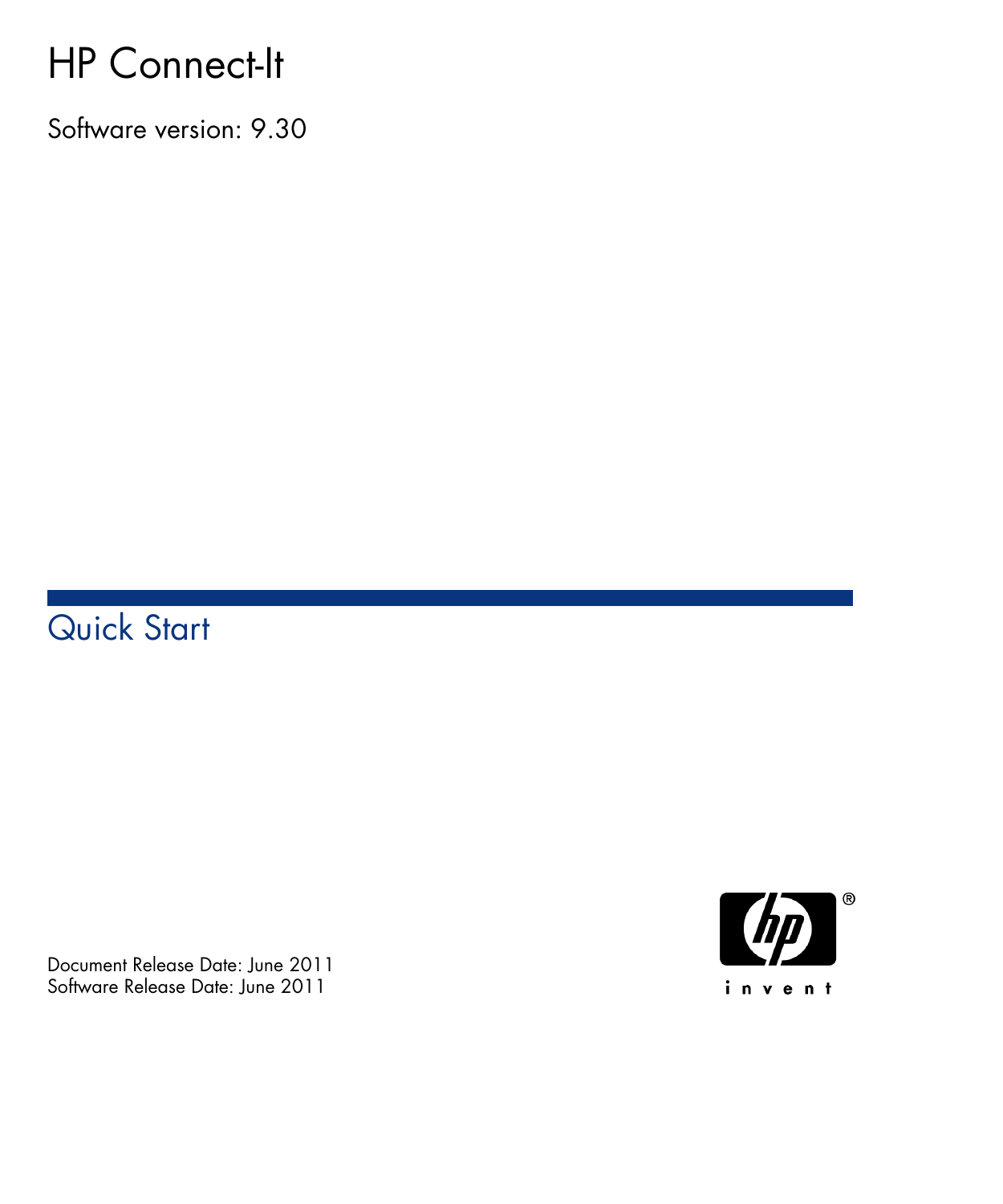# Legal Notices

#### **Copyright Notices**

© Copyright 1994-2011 Hewlett-Packard Development Company, L.P.

#### **Restricted Rights Legend**

Confidential computer software.

Valid license from HP required for possession, use or copying.

Consistent with FAR 12.211 and 12.212, Commercial Computer Software, Computer Software Documentation, and Technical Data for Commercial Items are licensed to the U.S. Government under vendor's standard commercial license.

#### **Warranty**

The only warranties for HP products and services are set forth in the express warranty statements accompanying such products and services.

Nothing herein should be construed as constituting an additional warranty.

HP shall not be liable for technical or editorial errors or omissions contained herein.

The information contained herein is subject to change without notice.

For information about third-party and/or open source license agreements, or to view open source code, use one of the following ways:

- <sup>n</sup> In the ThirdParty directory of the software installation CD-ROM
- n In the directories in which the binary files of the third-party and/or open source tools are located after installation of the software.
- n Through the component's url indicated in the **Open Source and Third-Party Software License Agreements** guide

#### **Trademark Notices**

- n Adobe®, Adobe logo®, Acrobat® and Acrobat Logo® are trademarks of Adobe Systems Incorporated.
- n Corel® and Corel logo® are trademarks or registered trademarks of Corel Corporation or Corel Corporation Limited.
- Java is a registered trademark of Oracle and/or its affiliates.
- n Microsoft®, Windows®, Windows NT®, Windows® XP, Windows Mobile® and Windows Vista® are U.S. registered trademarks of Microsoft Corporation.
- Oracle® is a registered trademark of Oracle Corporation and/or its affiliates.
- UNIX<sup>®</sup> is a registered trademark of The Open Group.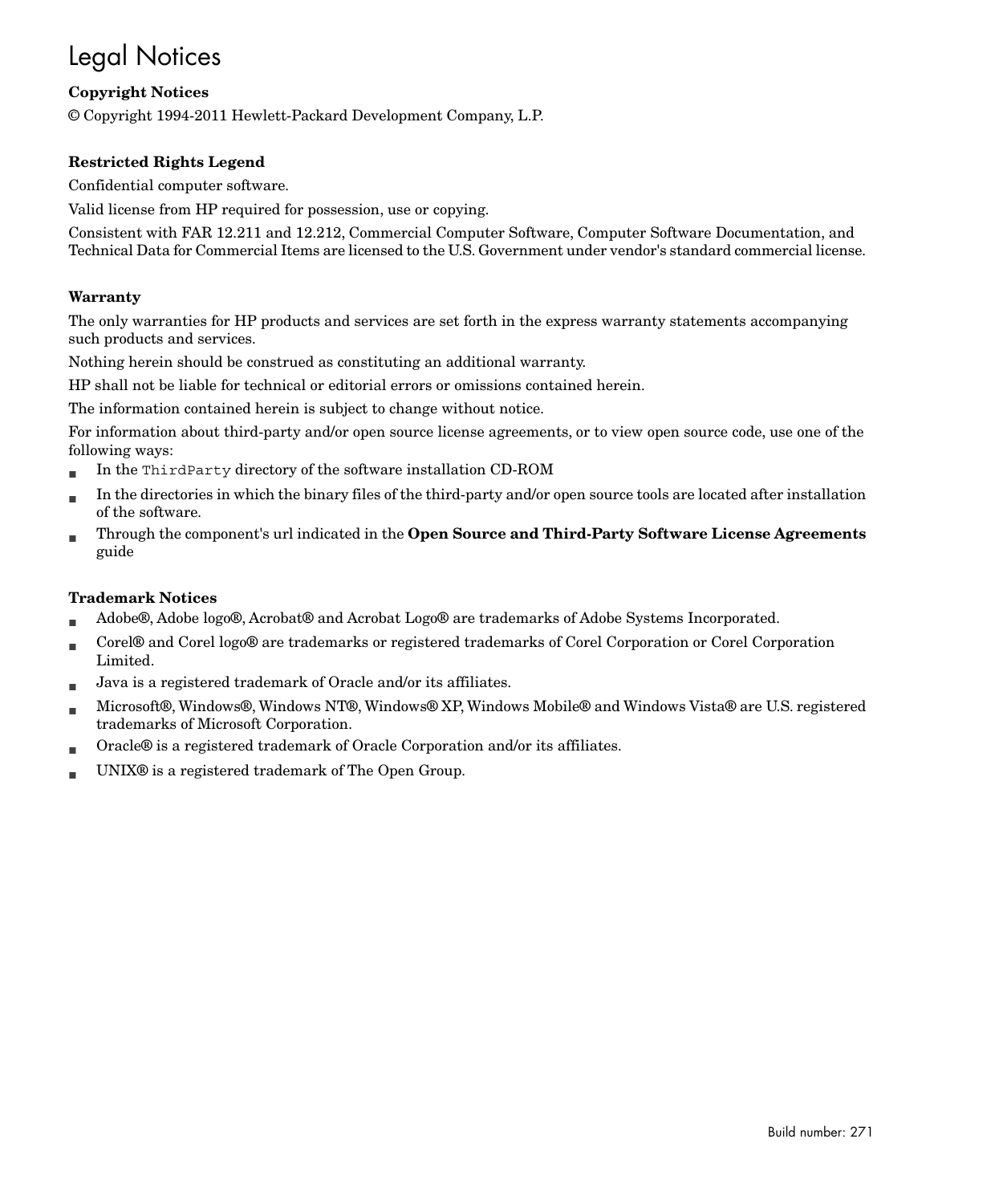# Table of Contents

|                                                                                                        | 5   |
|--------------------------------------------------------------------------------------------------------|-----|
|                                                                                                        | 5   |
|                                                                                                        | 5   |
|                                                                                                        | - 6 |
| Chapter 1. Quick view of the user interface                                                            | 9   |
|                                                                                                        | 10  |
| The connectors $\ldots$ $\ldots$ $\ldots$ $\ldots$ $\ldots$ $\ldots$ $\ldots$ $\ldots$ $\ldots$        | 10  |
| The monitors $\ldots$ $\ldots$ $\ldots$ $\ldots$ $\ldots$ $\ldots$ $\ldots$ $\ldots$ $\ldots$ $\ldots$ | 11  |
|                                                                                                        | 11  |
| Chapter 2. Defining scenario elements                                                                  | 13  |
|                                                                                                        | 14  |
|                                                                                                        | 15  |
|                                                                                                        | 15  |
| Chapter 3. Configure scenario elements                                                                 | 17  |
| Define produced document types                                                                         | 17  |
| Define consumed document types                                                                         | 18  |
|                                                                                                        | 19  |
|                                                                                                        | 20  |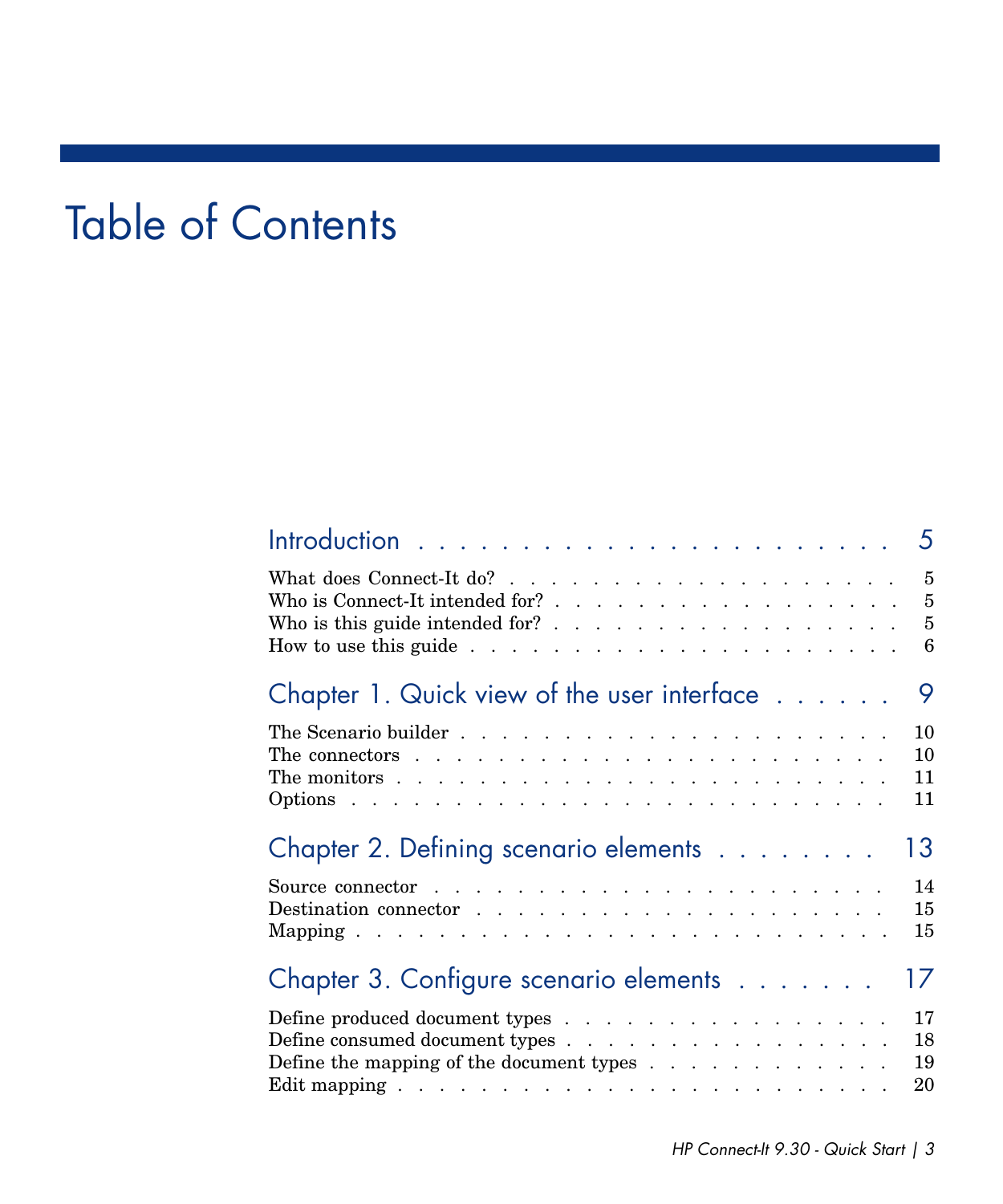| Define the supervision monitors $\dots$ 22                                                                                                                                                             |  |
|--------------------------------------------------------------------------------------------------------------------------------------------------------------------------------------------------------|--|
| Chapter 4. Launch the scenario 23                                                                                                                                                                      |  |
| Start a scenario $\ldots$ $\ldots$ $\ldots$ $\ldots$ $\ldots$ $\ldots$ $\ldots$ $\ldots$ $\ldots$ $\ldots$ 23<br>Launch a scenario as a Windows service 24<br>Launch a scenario via the Web console 24 |  |
| Chapter 5. Tracking a scenario 27                                                                                                                                                                      |  |
|                                                                                                                                                                                                        |  |
|                                                                                                                                                                                                        |  |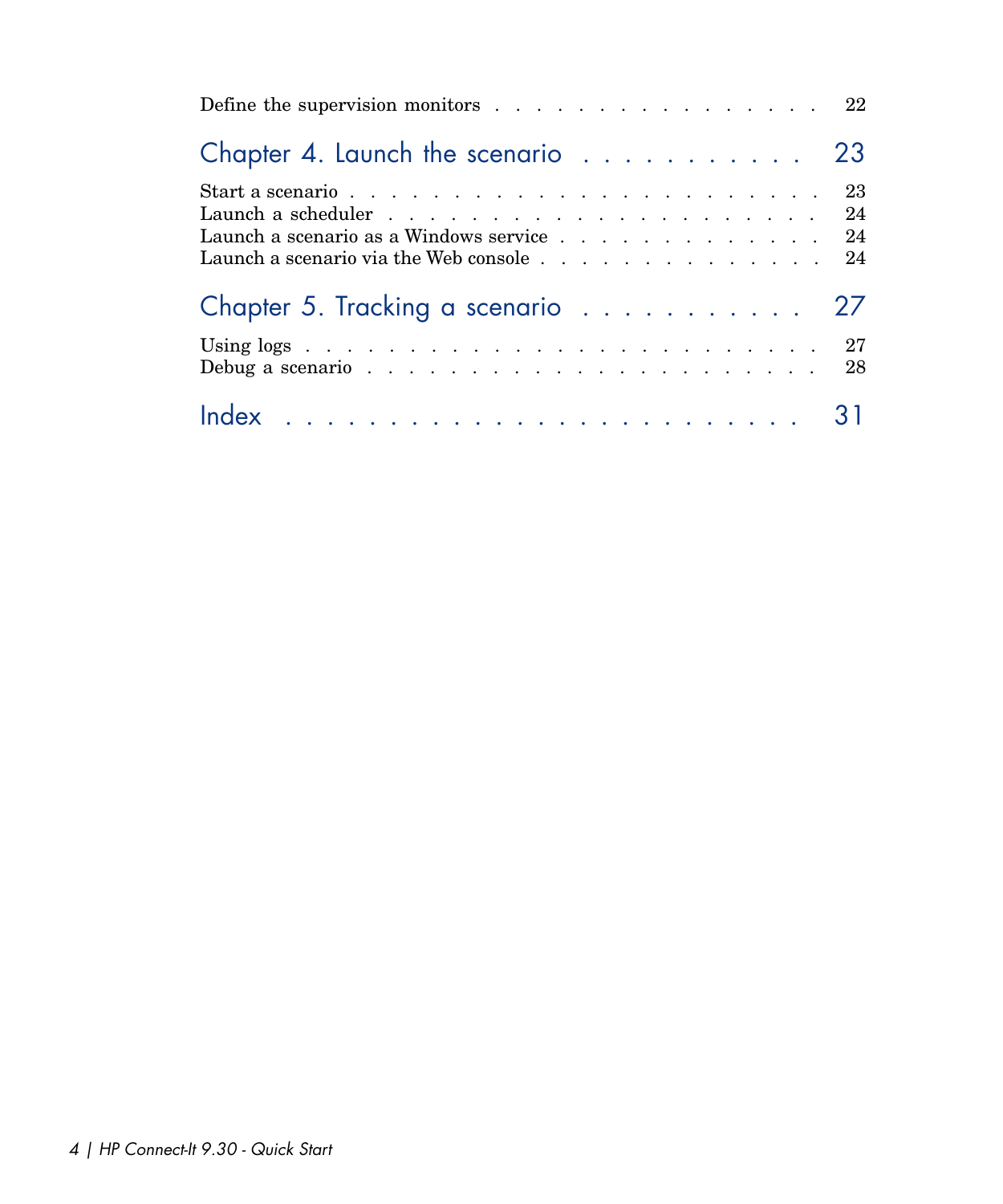# **Introduction**

# <span id="page-4-0"></span>What does Connect-It do?

<span id="page-4-1"></span>Connect-It is an integration platform that enables data to be exchanged between different applications.

### Who is Connect-It intended for?

<span id="page-4-2"></span>Connect-It is intended for IT technicians in charge of integrating different applications used by their company.

#### Who is this guide intended for?

This guide is aimed at anyone who needs to learn about the application's main features and how to implement them.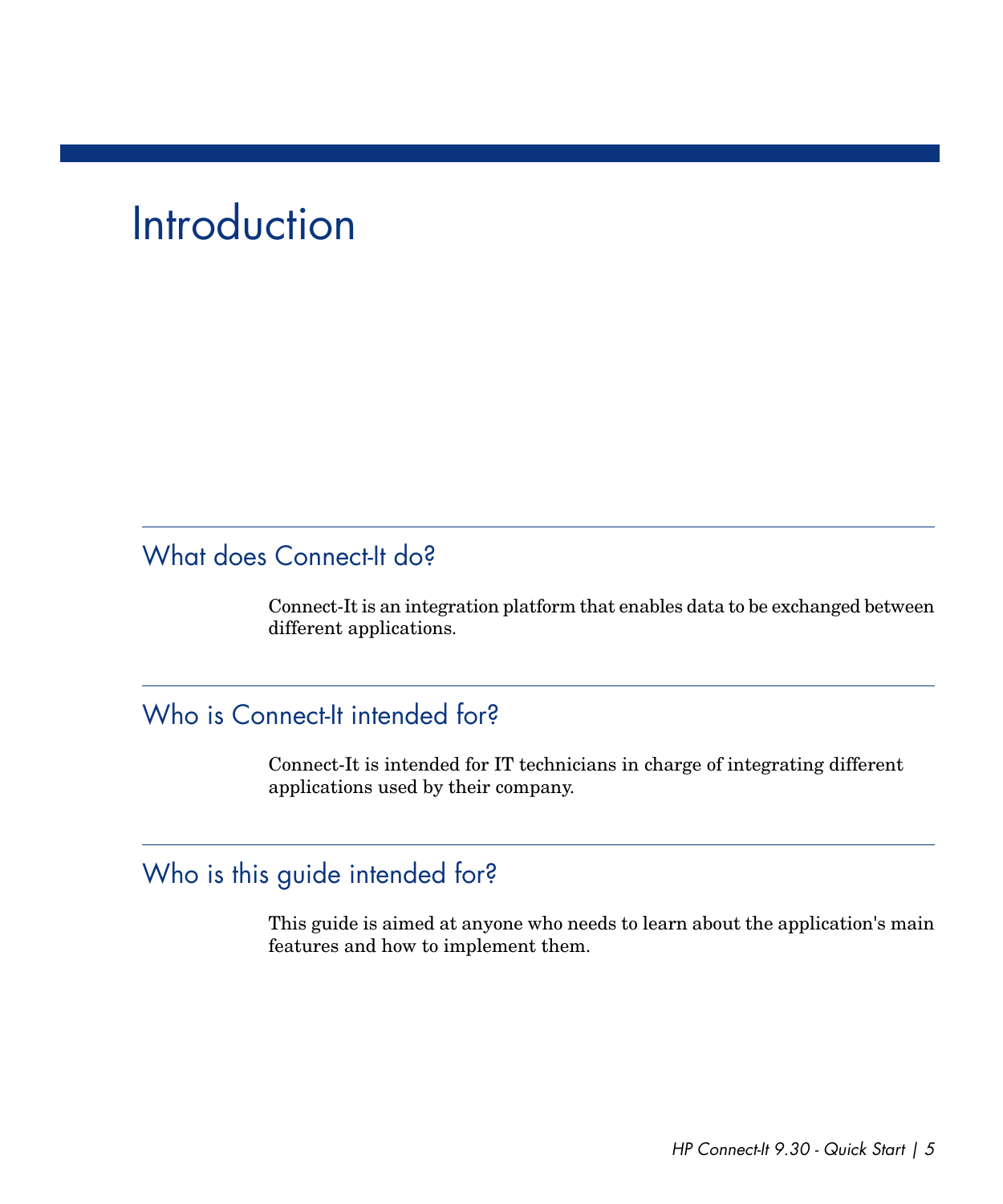## Note:

This guide does not provide all possible configurations for each of the presented elements.

<span id="page-5-0"></span>For more information about a specific element, please see the reference manual for that element (references are provided in this guide).

#### How to use this guide

Use the Quick Start guide to view the different steps of a scenario implementation, from creation to execution.

# **Chapter [Quick view of the user interface](#page-8-0)**

This chapter presents the main elements of the application's graphical interface.

#### **Chapter [Defining scenario elements](#page-12-0)**

This chapter presents the elements that make up a scenario and how they are implemented.

#### **Chapter [Configure scenario elements](#page-16-0)**

This chapter presents the configuration of the main elements of a scenario.

#### **Chapter [Launch the scenario](#page-22-0)**

This chapter presents the different approaches to launch production of a scenario's documents.

#### Conventions used in this guide

Below is the list of conventions used in this guide:

| Convention             | Description                         |
|------------------------|-------------------------------------|
| JavaScript Code        | Example of code or command.         |
| $\cdots$               | Code or command omitted.            |
| Note:                  | Additional information.             |
| Additional information |                                     |
| Important:             | Important information for the user. |
| Be careful             |                                     |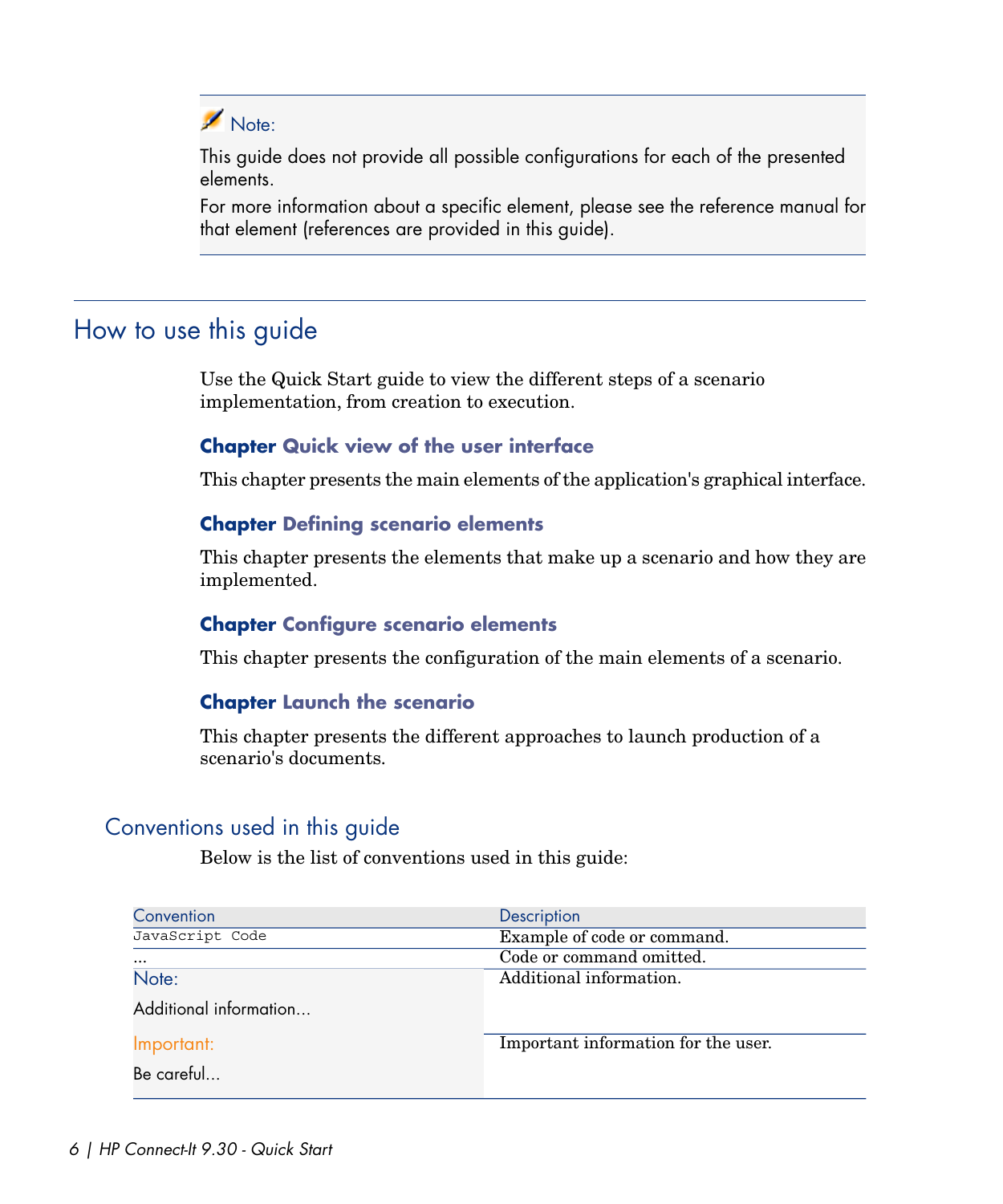| Convention    | Description                                    |
|---------------|------------------------------------------------|
|               | Drag-and-drop action.                          |
|               |                                                |
| <b>Object</b> | Connect-It interface object: Menu, menu entry, |
|               | tah or button                                  |

The following conventions are also used:

- <sup>n</sup> Steps to perform in a given order are presented in a numbered list. For example:
	- 1 First step
	- 2 Second step
	- 3 Third and last step
- n All figures and tables are numbered according to the chapter in which they are found, and the order in which they appear in the chapter. For example, the title of the fourth table in chapter two will be prefixed with **Table 2-4**.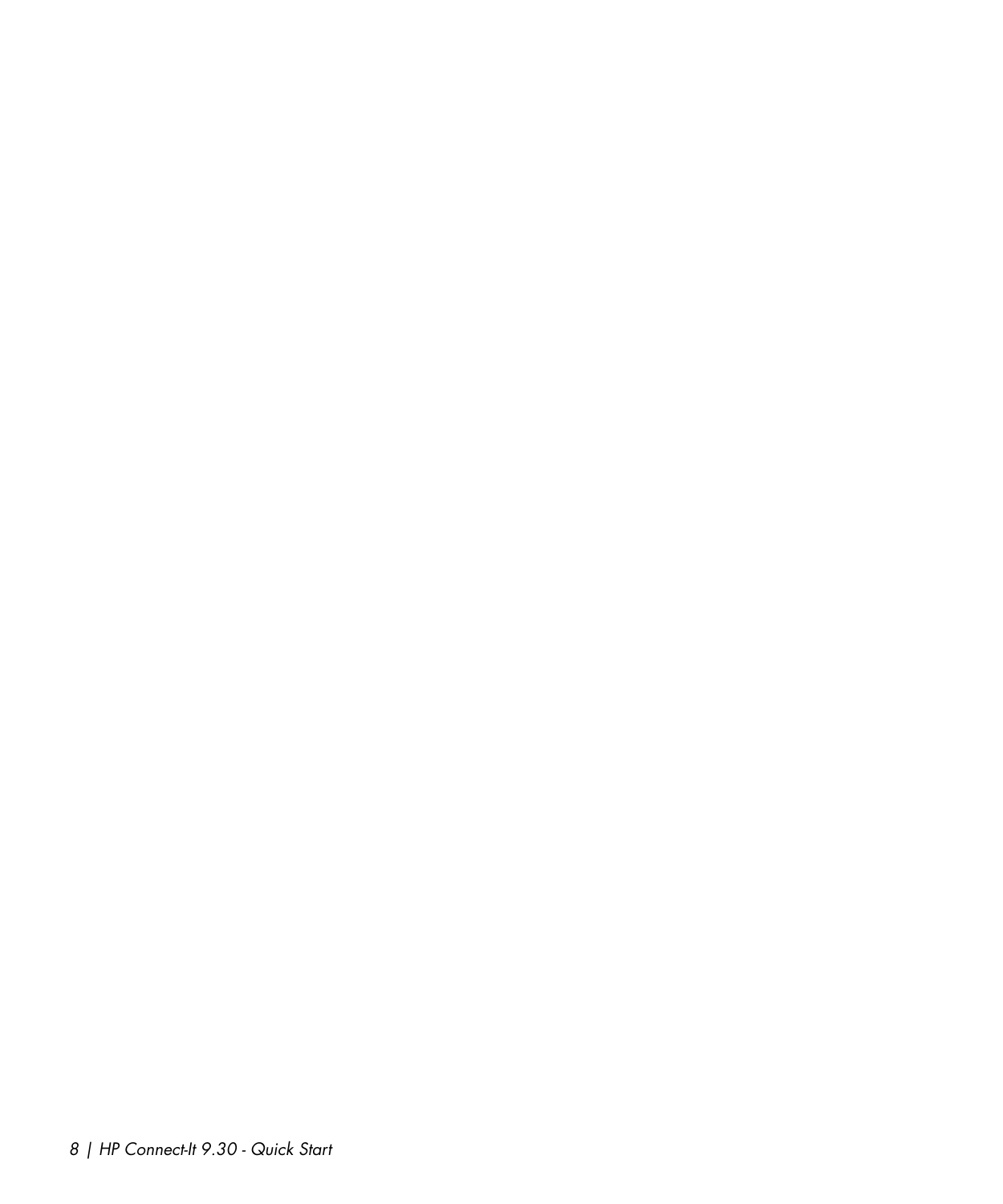# 1 Quick view of the user interface

<span id="page-8-0"></span>Connect-It's main components are the following:

- <sup>n</sup> The Scenario builder
	- Connect-It User's Guide, Ergonomics, The Scenario builder.
- <sup>n</sup> The connectors
	- Connect-It User's Guide, General concepts.
- $\blacksquare$  The monitors
	- Connect-It User's Guide, Implementing an integration scenario, Define the supervision monitors.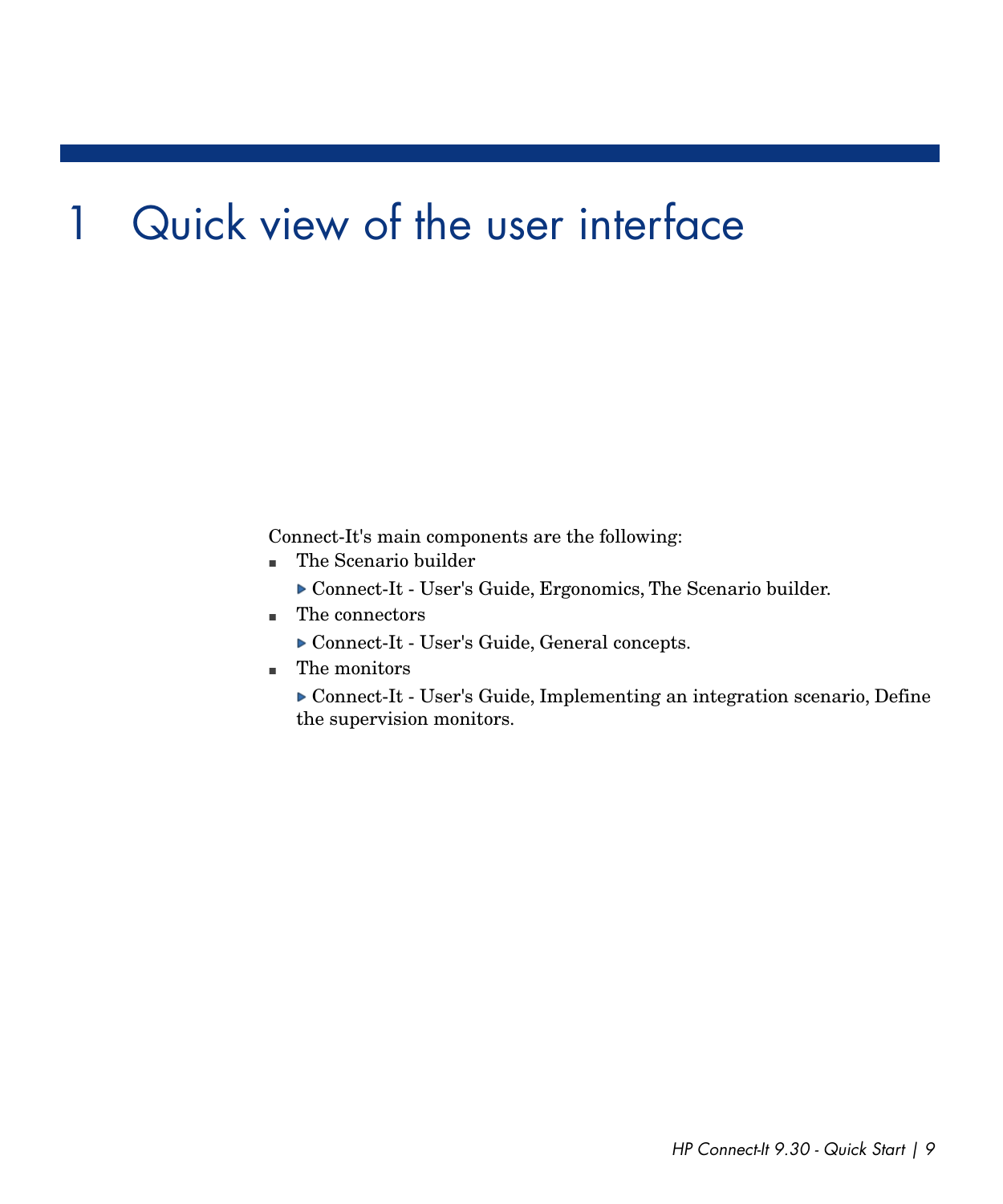# The Scenario builder



<span id="page-9-0"></span>The Scenario builder is the work space where connectors are placed.

# <span id="page-9-1"></span>The connectors

Connectors are components used to connect to an application database or to any other data format (.xml files, protocols, etc.).



▶ Connect-It - Connectors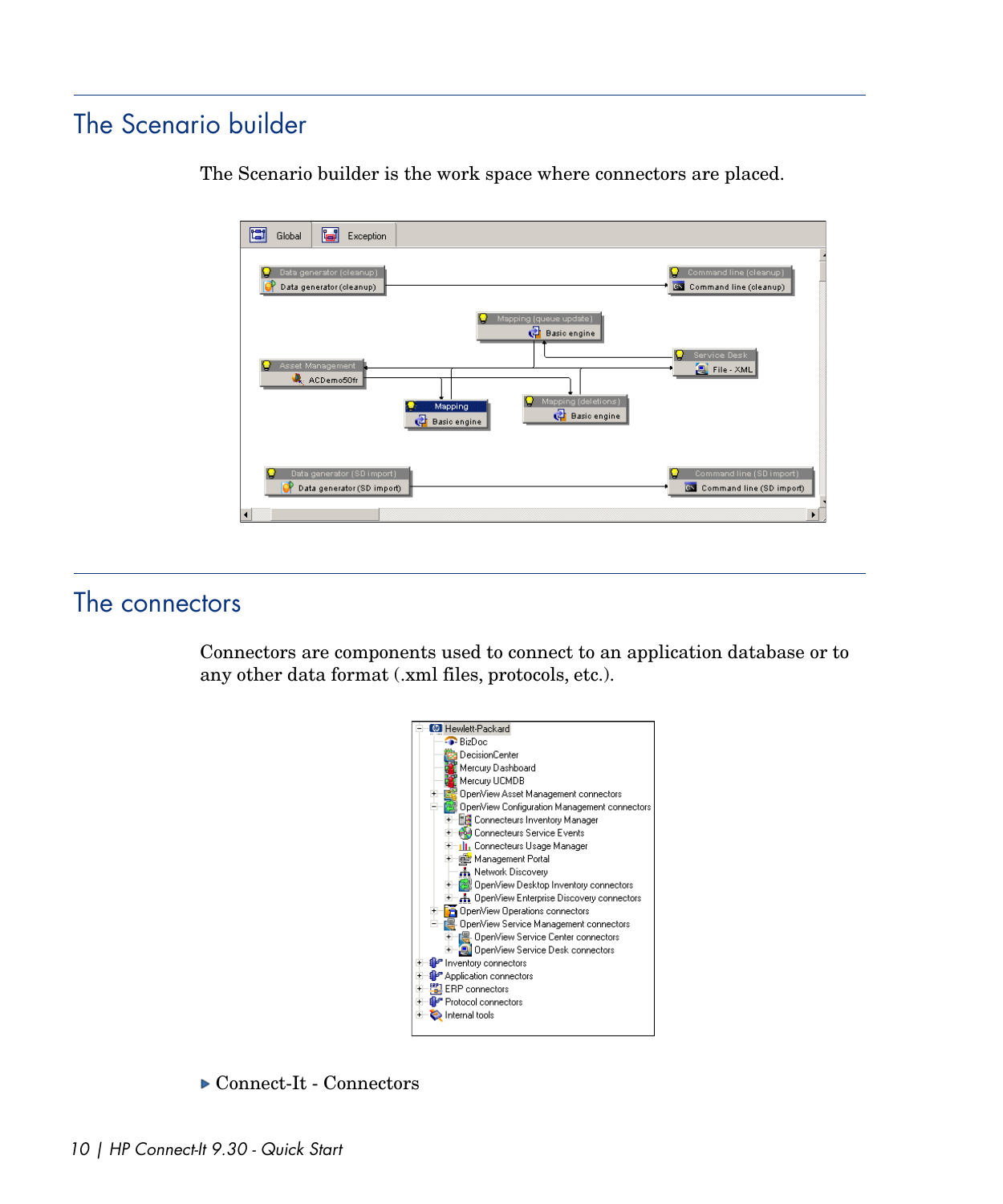# The monitors

<span id="page-10-0"></span>Monitors are used to perform monitoring functions associated with a scenario. They are used to track processed data and to provide information that can be used to improve data processing (statistics, error log, etc.).

| Configure monitors                        | $\Box$                            |
|-------------------------------------------|-----------------------------------|
| Session backups<br>00<br>Display sessions | H<br>Session report               |
| Enable Document Log monitor               |                                   |
| Save documents                            | 吸 Warning                         |
| V Number of tracking lines:               | $\frac{1}{2}$ MB<br>200           |
| Maximum memory usage:                     | 50                                |
|                                           |                                   |
|                                           |                                   |
|                                           |                                   |
|                                           |                                   |
|                                           |                                   |
|                                           |                                   |
|                                           |                                   |
|                                           |                                   |
|                                           |                                   |
|                                           |                                   |
|                                           |                                   |
|                                           |                                   |
| Save as the default configuration         | Restore the default configuration |
|                                           | Cancel<br><b>OK</b>               |

<span id="page-10-1"></span> Connect-It - User's Guide, Implementing an integration scenario, Define the supervision monitors

# **Options**

Options available in the Edit/ Options... menu are for:

■ Connect-It components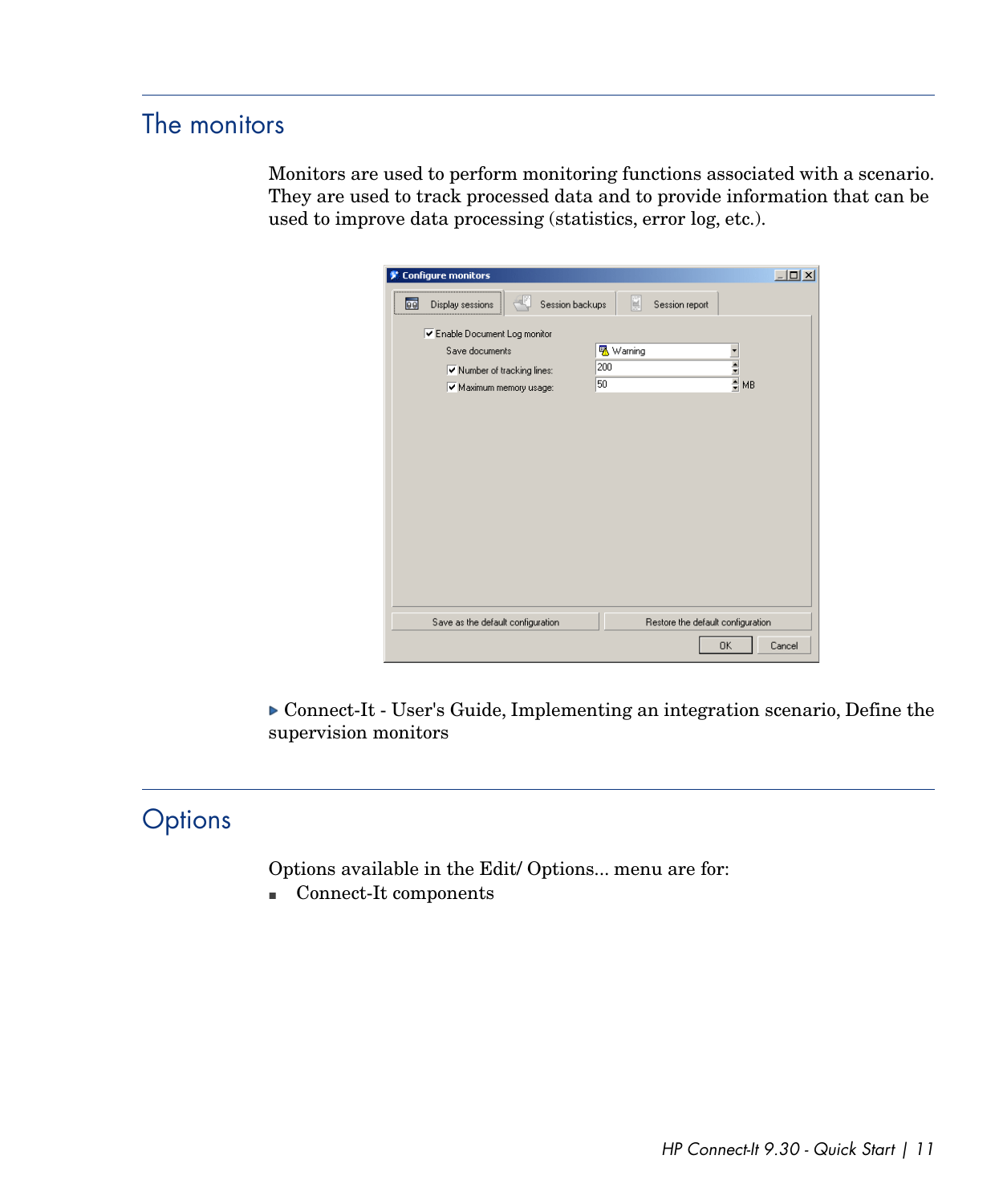**n** The application



The values that you set directly influence how data is processed.

 Connect-It - User's Guide, Implementing an integration scenario, Editing scenario options.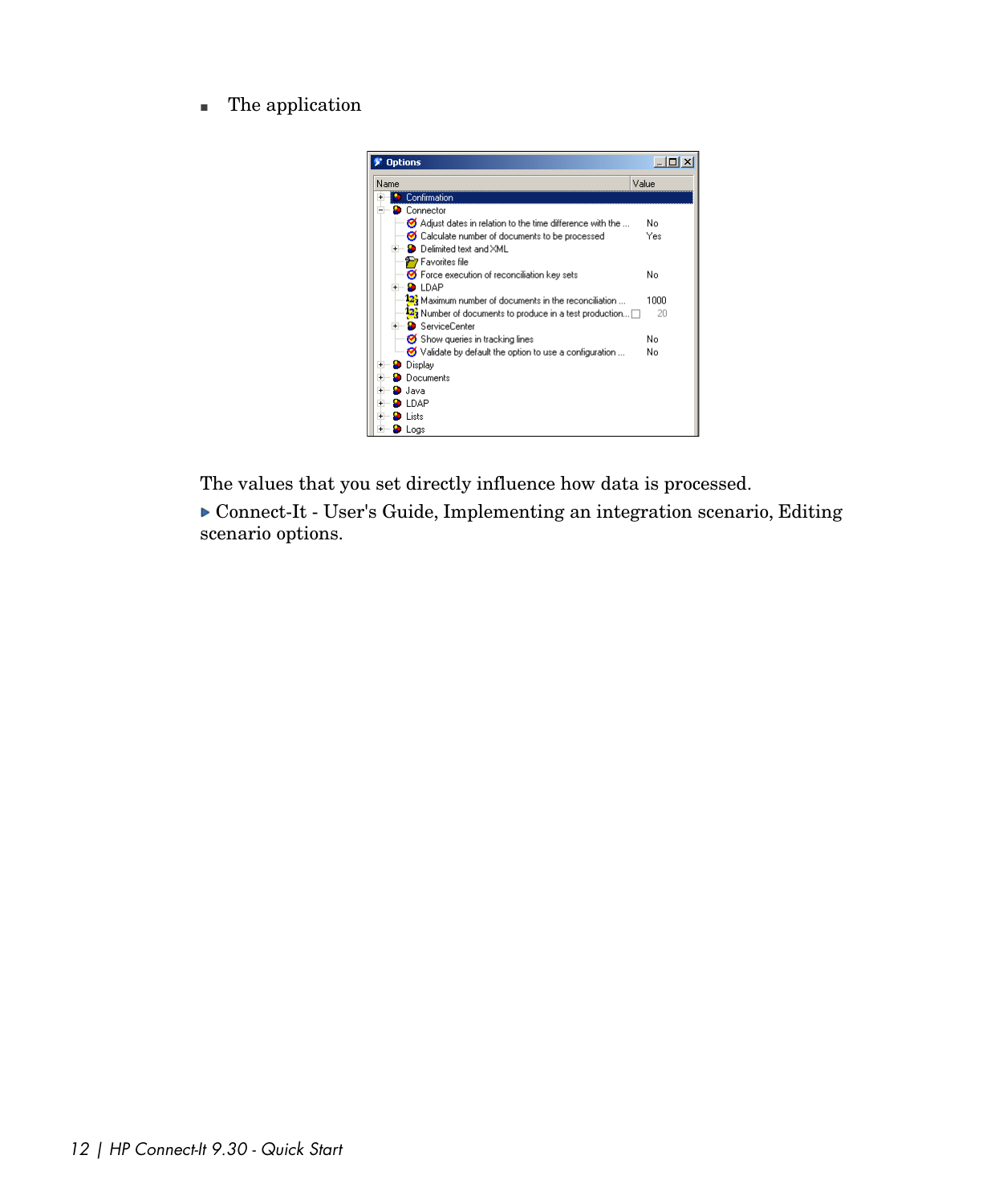# 2 Defining scenario elements

<span id="page-12-0"></span>Each scenario component must be configured.

Generally, a scenario is composed of:

- $\quad \blacksquare$  <br> A source connector
- $A$  mapping box
- $A$  destination connector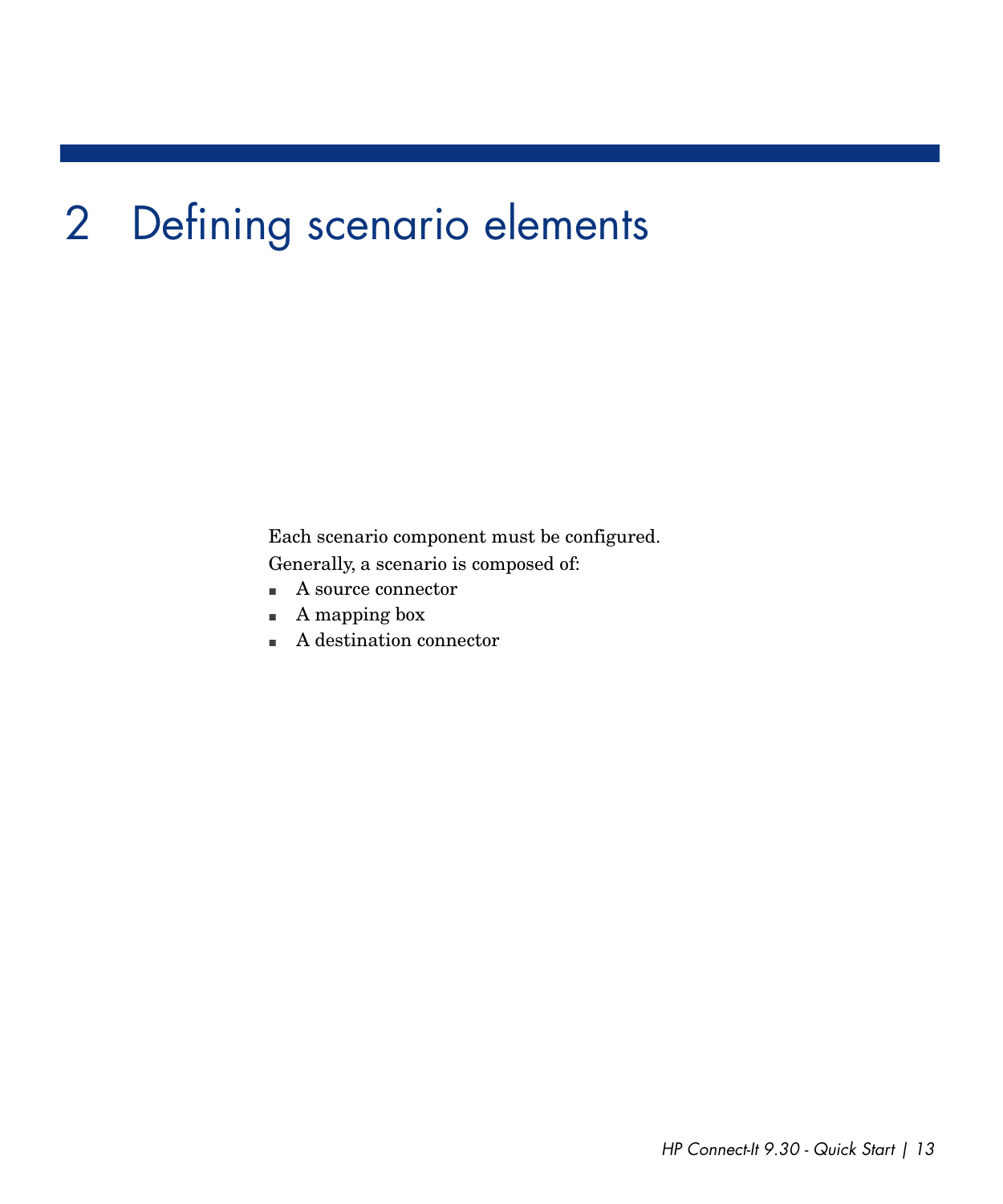### Source connector

<span id="page-13-1"></span><span id="page-13-0"></span>

| $\vert x \vert$<br>Toolbox                                                                 | Scenario diagram                                 |
|--------------------------------------------------------------------------------------------|--------------------------------------------------|
| <b>D</b> Hewlett-Packard                                                                   | EI<br>١d<br>Exception<br>Global                  |
| <b>BizDoc</b><br>DecisionCenter                                                            |                                                  |
| 恼<br>Mercury Dashboard                                                                     |                                                  |
| Mercury UCMDB                                                                              |                                                  |
| OpenView Asset Management connectors                                                       |                                                  |
| 4. OpenView AssetCenter                                                                    |                                                  |
| OpenView Configuration Management connectors                                               |                                                  |
| <b>E-BR</b> Connecteurs Inventory Manager<br><b>Eg</b> Inventory Manager                   |                                                  |
| <b>ER</b> Inventory Manager 5.0                                                            |                                                  |
| Connecteurs Service Events                                                                 |                                                  |
| <b>III.</b> Connecteurs Usage Manager                                                      | $\left  \right $                                 |
| Management Portal                                                                          |                                                  |
| <b>A</b> Network Discovery                                                                 |                                                  |
| OpenView Desktop Inventory connectors<br><b>A</b> OpenView Enterprise Discovery connectors | $\alpha$<br>Connect-It log<br>Document log<br>ÆΝ |
| OpenView Operations connectors                                                             |                                                  |
| OVO for Unix                                                                               | Message                                          |
| DpenView Service Management connectors                                                     |                                                  |
| <b>中国</b> OpenView Service Center connectors                                               |                                                  |
| DenView Service Desk connectors                                                            |                                                  |
| - IP Inventory connectors                                                                  |                                                  |

1 Drag and drop as shown in the screen shot. The connector configuration wizard is launched automatically.

## Configure the connector

Each connector must be configured to operate in your production environment.

Connect-It - Connectors Guide, Configuring connectors.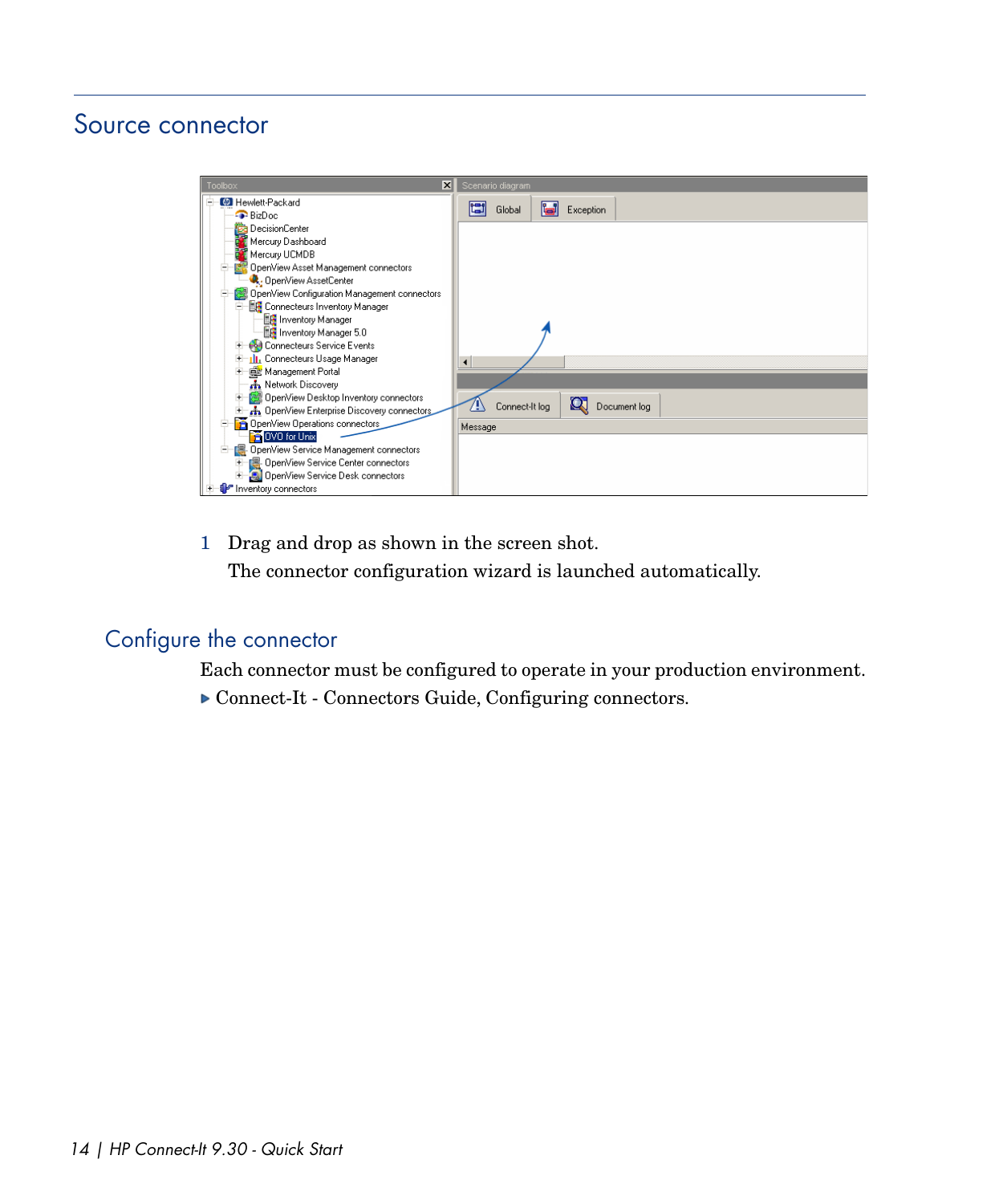### Destination connector

<span id="page-14-2"></span><span id="page-14-0"></span>

1 Drag and drop as shown in the screen shot.

The connector configuration wizard is launched automatically.

#### Configure the connector

<span id="page-14-1"></span>Each connector must be configured to operate in your production environment.

▶ Connect-It - Connectors Guide, Configuring connectors.

#### Mapping



- 1 Select the source connector as illustrated.
- 2 Drag and drop onto the second connector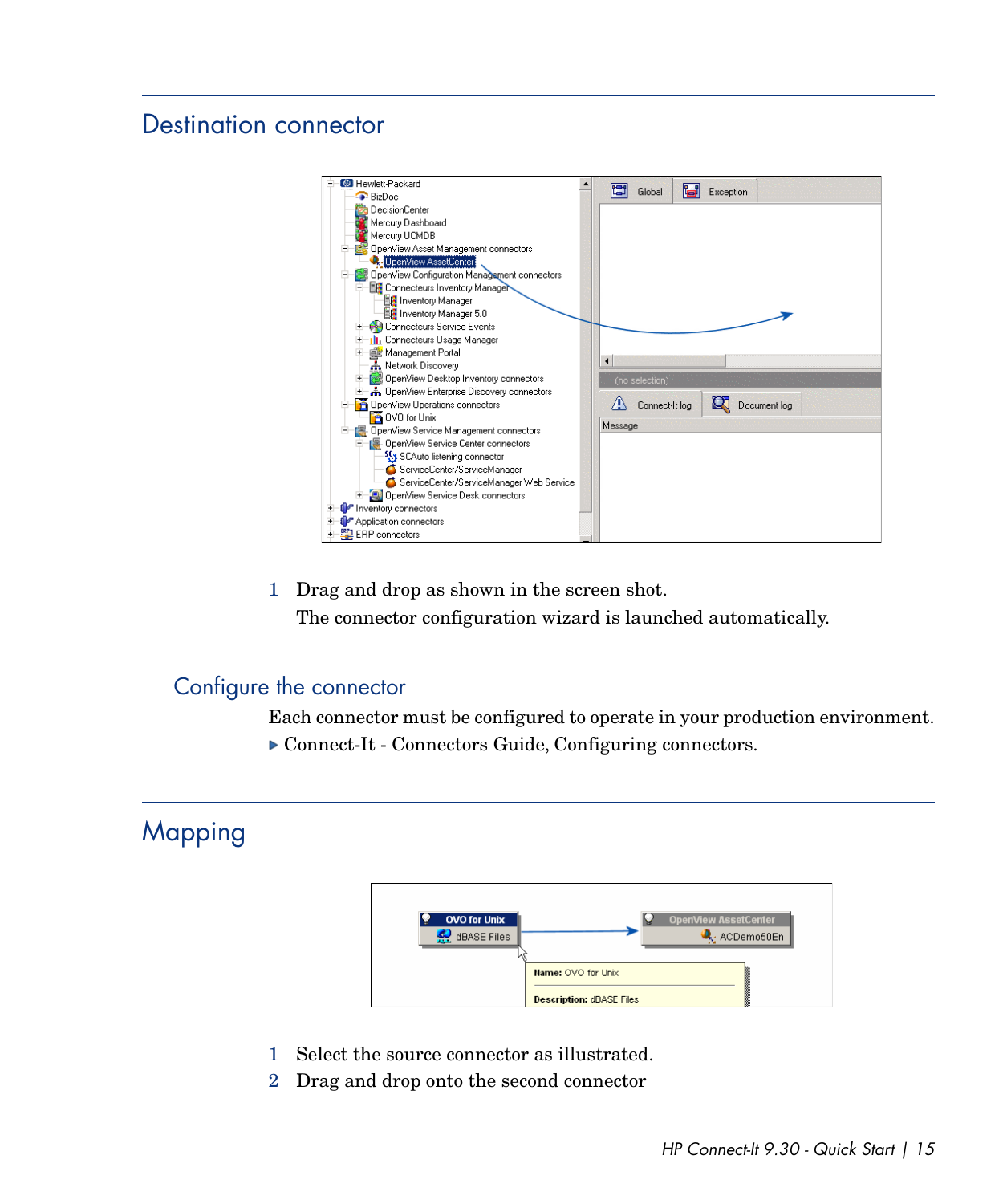The mapping box is created automatically.

#### Configuring the mapping box

<span id="page-15-0"></span>The mapping box is an independent, configurable connector.

 Connect-It - User's Guide, Defining mappings of document types,The Mapping box.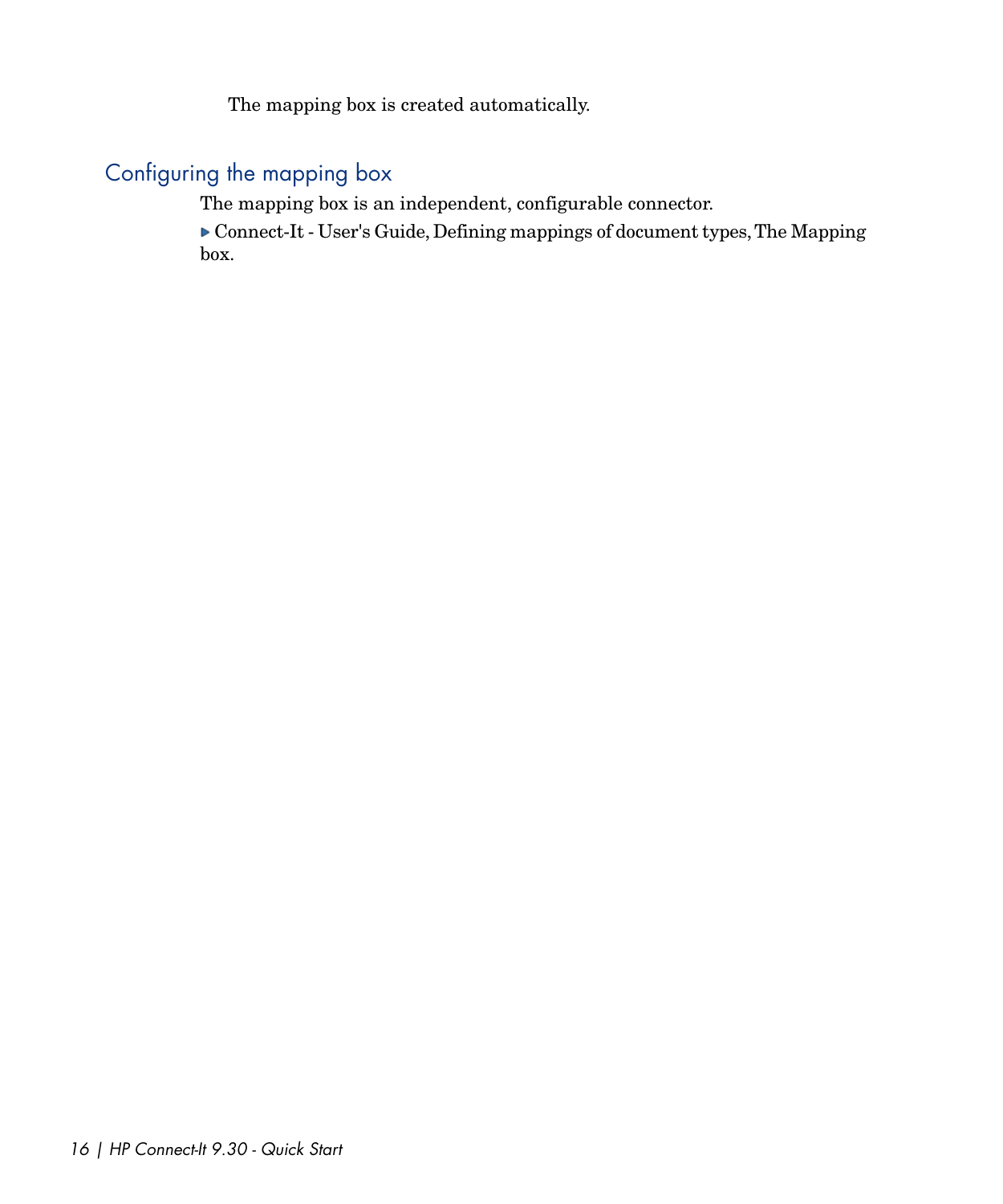# 3 Configure scenario elements

<span id="page-16-0"></span>The behavior of each element used in the scenario must be defined.

You must define:

- <span id="page-16-1"></span><sup>n</sup> Produced document types
- <sup>n</sup> Consumed document types
- <span id="page-16-2"></span>The mapping for each of the document types

### Define produced document types

A produced document type is a document that generally interprets a database schema.

A document type contains a certain number of fields ordered hierarchically: Root, fields, structure (fields), collection (structure and fields)

Creating a document type produced or consumed by a connector consists of:

- <sup>n</sup> Selecting a document type from among the document types published by the connector.
- <sup>n</sup> Selecting fields among those of the chosen document type.

To create a produced document type:

1 Drag and drop the document fields as illustrated.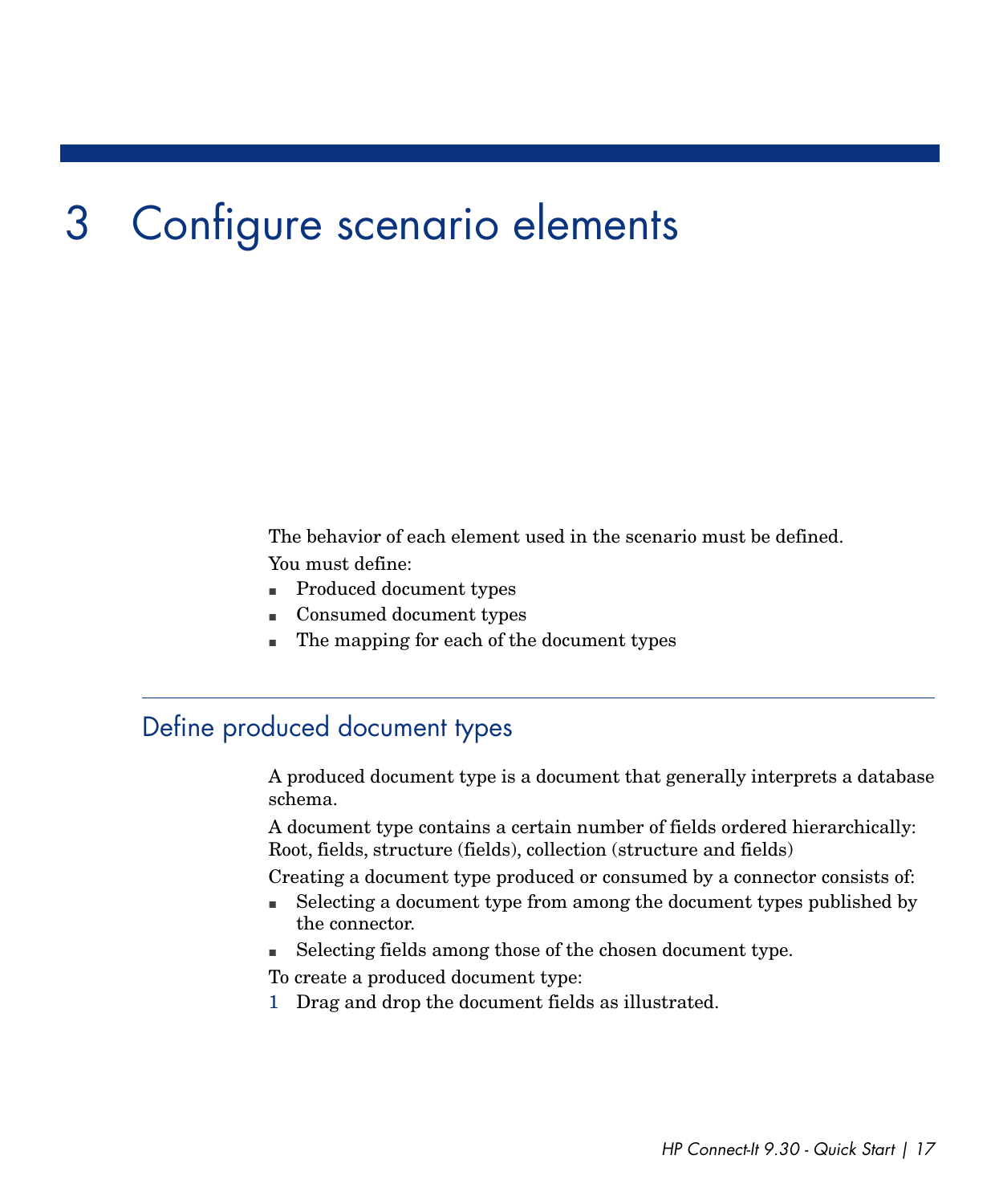Only select the fields that you need.

| Define the produced document type                                                                                                                                                                                                                                                                              |                                                                                        | $ \Box$ $\times$ |
|----------------------------------------------------------------------------------------------------------------------------------------------------------------------------------------------------------------------------------------------------------------------------------------------------------------|----------------------------------------------------------------------------------------|------------------|
| Document types                                                                                                                                                                                                                                                                                                 | Document type                                                                          |                  |
| Element<br>Type<br>图 ActiveMessage<br>$+$<br>图 MessageHistory<br>$+$<br>图 Node<br>$\begin{array}{c} + \end{array}$<br>ProcessReport<br>$+$<br>$\blacktriangleleft$<br>Value<br>Property<br>Description<br>ActiveMessage<br>芸<br>Excluded fields<br>OPC NODES, OPC HIS<br>OPC_ACT_MESSAGES<br><b>Till</b> Table | Document type:<br>中文图画<br>₩Ê<br>Fast access to menus: Select a menu<br>Type<br>Element |                  |
| $\blacktriangleleft$<br>٠                                                                                                                                                                                                                                                                                      |                                                                                        |                  |

2 Elements that are selected for the document type to produce appear in the column on the right.



<span id="page-17-0"></span><sup>3</sup> Validate the creation of the document type. It then appears on the **Document types** tab of the selected connector.

<span id="page-17-1"></span> Connect-It - User's Guide, Implementing an integration scenario, Defining produced or consumed document types.

#### Define consumed document types

A consumed document type is a document that is consumed by the destination connector. The document contains a certain number of fields ordered hierarchically: Root, fields, structure (fields), collection (structure and fields).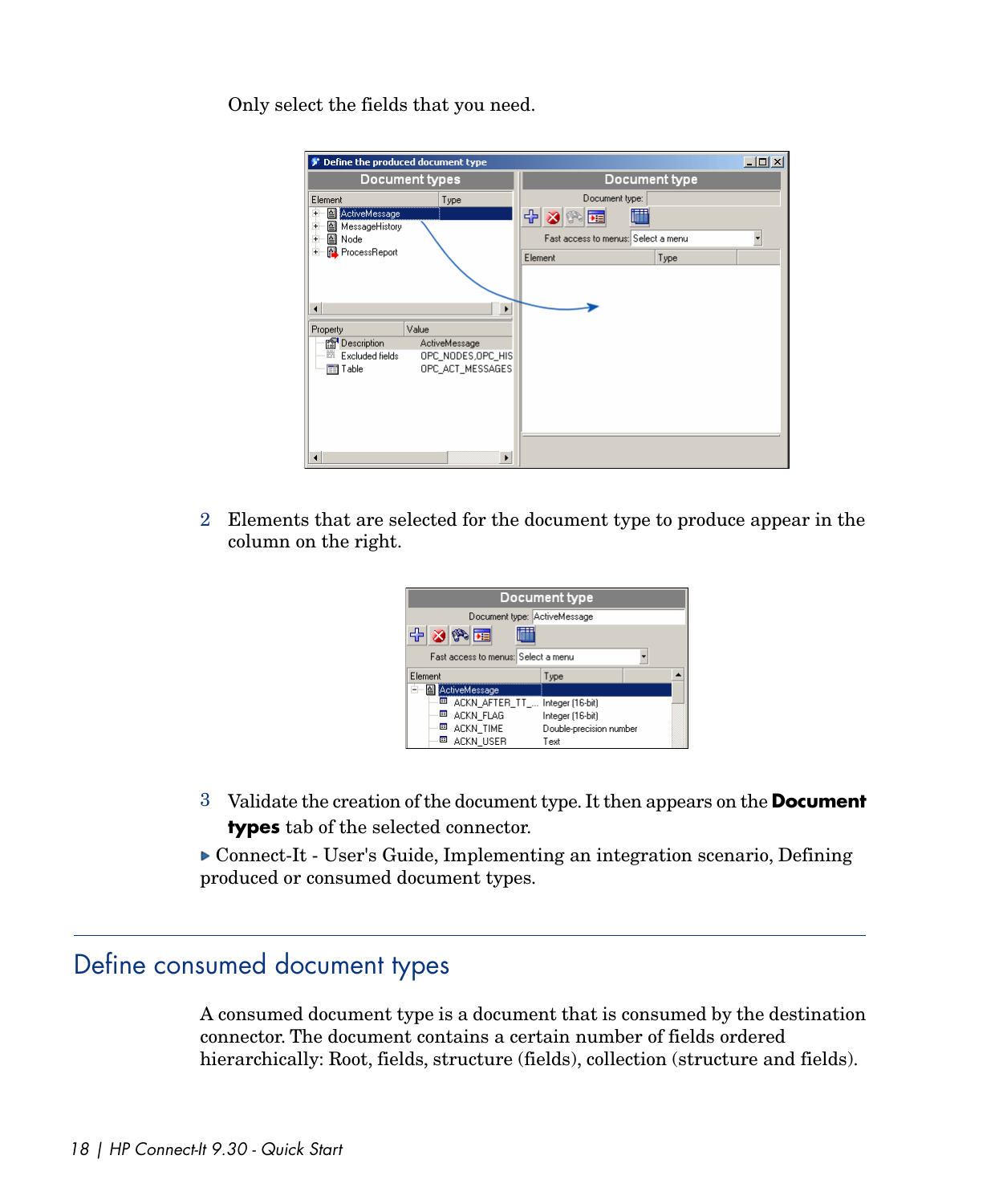To create a consumed document type:

1 Drag and drop the document fields as illustrated.



Only select the fields that you need.

- 2 Elements that are selected for the document type to produce appear in the column on the right.
- <sup>3</sup> Validate the creation of the document type. It then appears on the **Document types** tab of the selected connector.

<span id="page-18-0"></span>▶ Connect-It - User's Guide, Implementing an integration scenario, Defining produced or consumed document types.

### Define the mapping of the document types

<span id="page-18-1"></span>The mapping describes:

- 1 The relationship between a source connector and a destination connector
- 2 The relationship of a document type produced by the source connector and a document type consumed by the destination connector.



To create a mapping:

1 Select the mapping box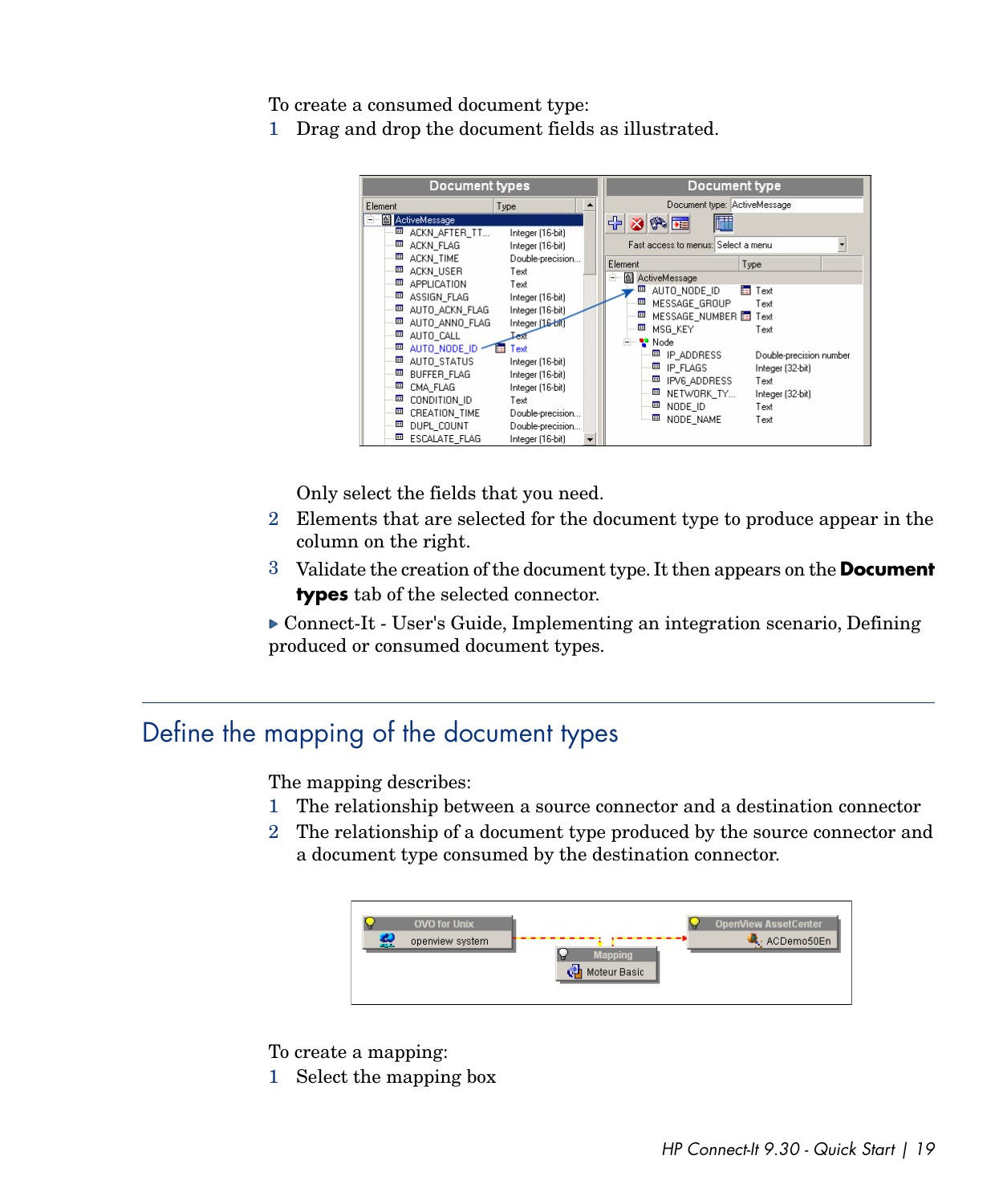- <sup>2</sup> Click the **Mappings** tab
- <sup>3</sup> Click **New mapping**



4 Select the document type that will be mapped to the source document.

|             | Select source and destination |                                                                                                                                    |    |        |
|-------------|-------------------------------|------------------------------------------------------------------------------------------------------------------------------------|----|--------|
|             | types you want to use.        | The mapping box you have selected can use different source and<br>destination document types. Please select the tools and document |    |        |
| Source      |                               | Tool: 300VD for Unix [system on openview]                                                                                          |    |        |
|             | Document type:                | New document type                                                                                                                  |    |        |
| Destination |                               | New document type<br>Node (NodeSrc)                                                                                                |    |        |
|             | Component:                    | 图 ActiveMessage (ActiveMessage)                                                                                                    |    |        |
|             |                               |                                                                                                                                    |    |        |
|             |                               |                                                                                                                                    | OK | Cancel |

<span id="page-19-0"></span>5 Validate

A mapping edit window appears.

<span id="page-19-1"></span> Connect-It - User's Guide, Defining mappings of document types, Editing mappings.

### Edit mapping

The mapping itself is a comprehensive association of elements from a source document with elements of a destination document.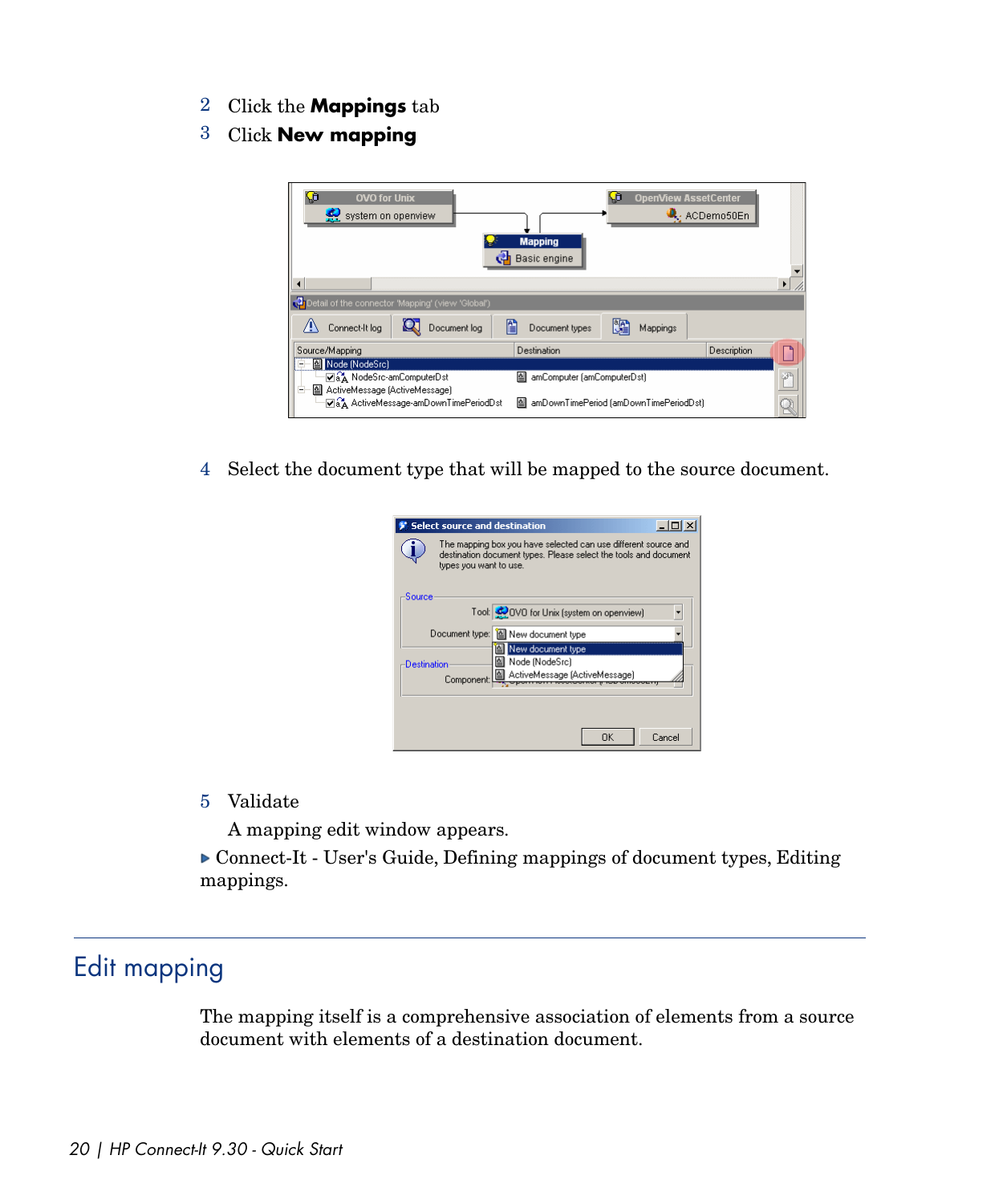These elements are displayed in the mapping edit window.



The link can be made by dragging the source element and dropping it on the destination element.

Once created, the mapping defines the relationship between an element in the source table and an element in the destination table via a script which can be seen in the **Mapping script** field.

The mapping is saved after you have validated it (**OK** button).

#### Reconciliation keys

In order to uniquely identify a record, and insert or update data in a coherent manner, a reconciliation key is set for each identifying element. The color of the key is red.



#### Note:

Reconciliation keys are not available for all connectors and depend on the connector type that is used.

▶ Connect-It - User's Guide, Defining mappings of document types, Reconciliation keys.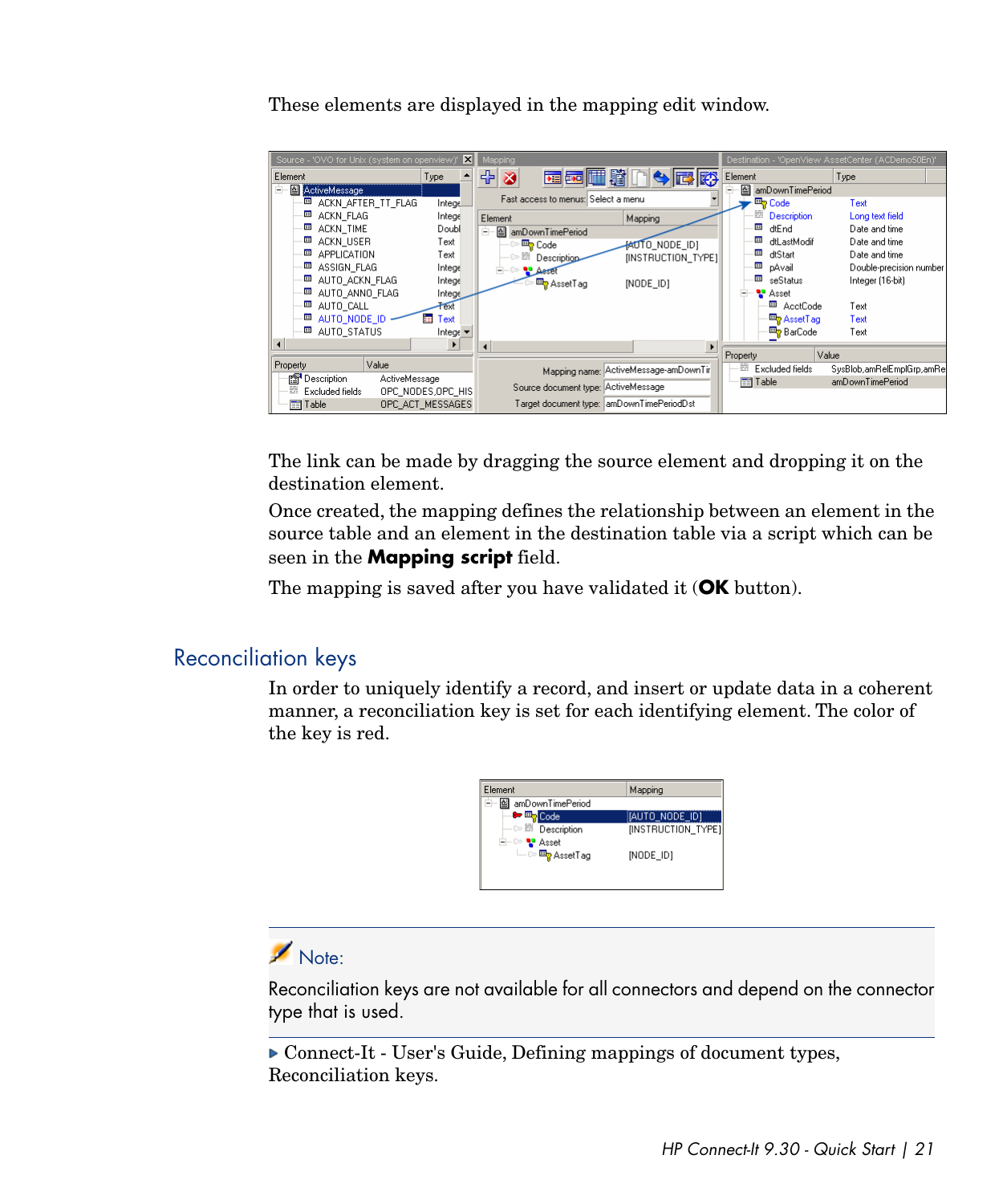# Define the supervision monitors

<span id="page-21-1"></span><span id="page-21-0"></span>Monitors activate and manage the forwarding of information from connectors. The monitors are enabled when a scenario is created and is relative to a given scenario.

Monitors are used to:

- Display processing results for a session
- **n** Record session activity
- $\blacksquare$  Retrieve processing information for a session
- Define what must be backed up when a scenario is processed
- <sup>n</sup> Define where the processing result for a scenario needs to be saved and for what duration
- $\blacksquare$  Define where the processing result of a scenario needs to be sent
- Connect-It User's Guide, Implementing an integration scenario, Define the supervision monitors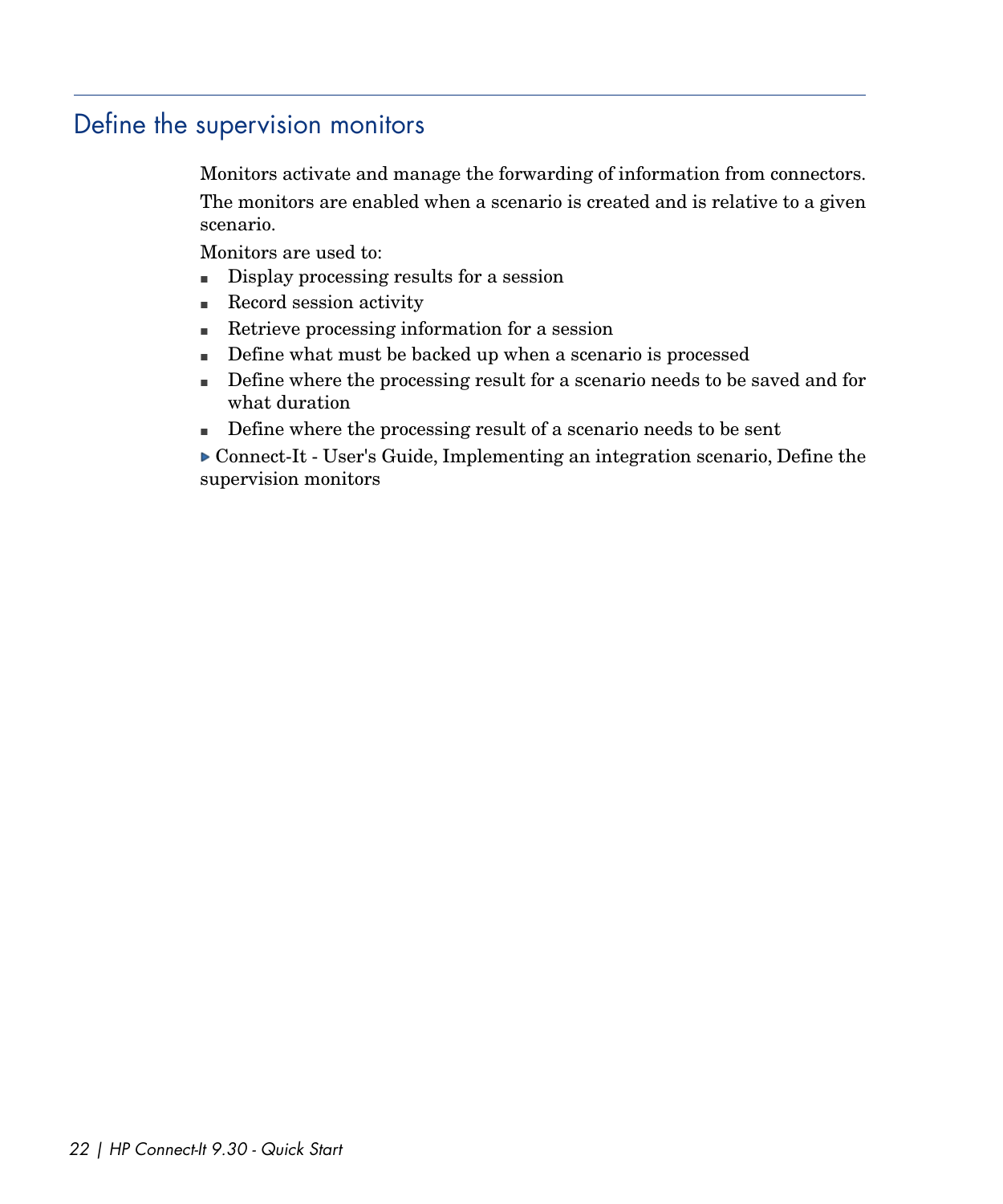# 4 Launch the scenario

<span id="page-22-1"></span><span id="page-22-0"></span>Once the different scenario components have been defined and configured, you can execute your scenario. When the scenario is executed, data is exchanged between the source and destination applications.

#### Start a scenario

To start a scenario, during which documents are produced and consumed in graphical mode, the following actions must be performed:

- 1 Select the source connector
- 2 Click  $\blacktriangleright$

#### Start a scenario via the command line

In most instances the command line is used to start a scenario instead of the graphical interface. This method is less costly performance-wise and is much quicker. The command line is mainly used in production environments where the graphical interface remains the tool of choice to create, update and debug scenarios.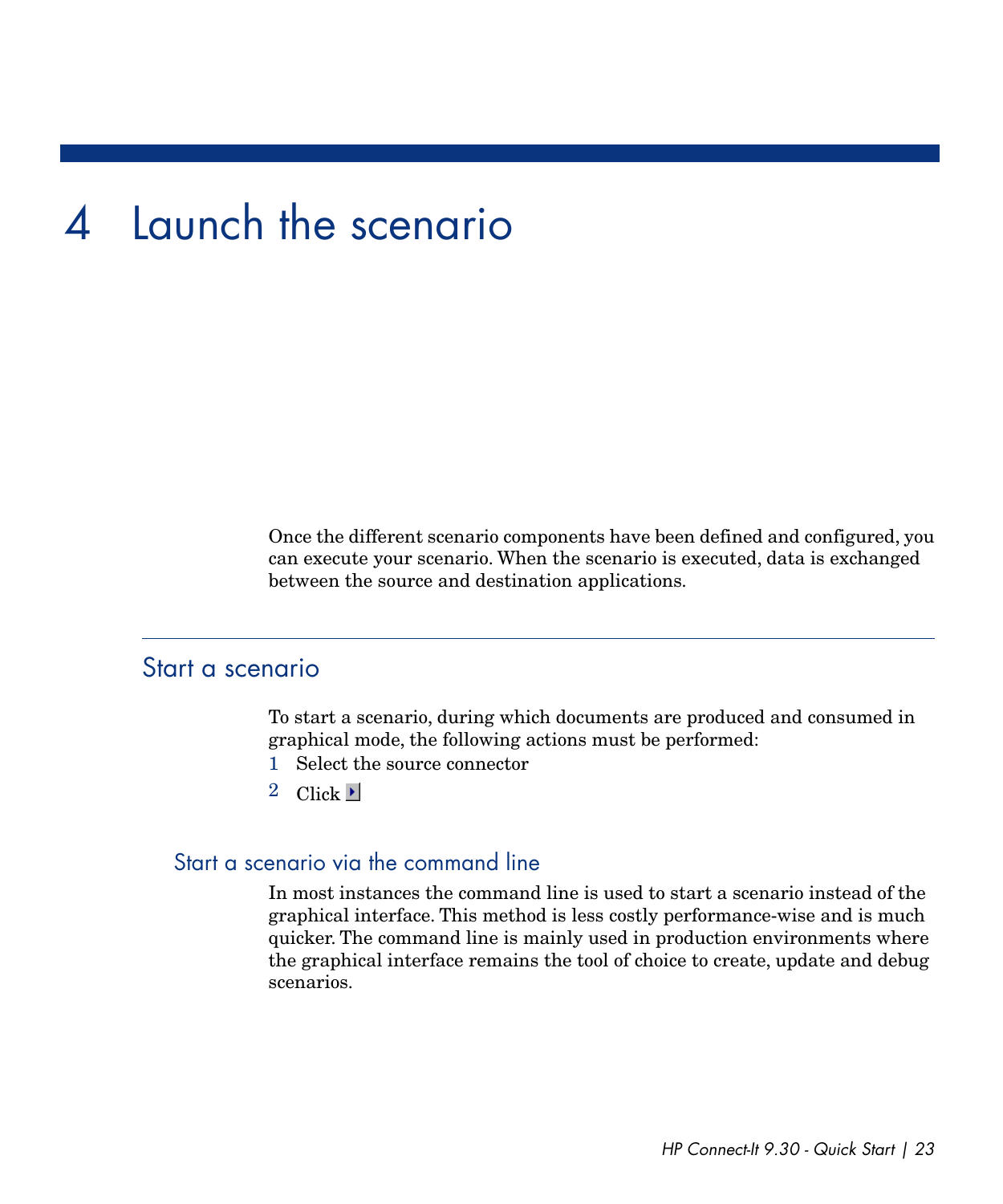## Launch a scheduler

<span id="page-23-3"></span><span id="page-23-0"></span>A scheduler can be associated with a scenario or, more precisely, with produced document types that compose it.

 Connect-It - User's Guide, Implementing an integration scenario, Creating a schedule.

To start a scenario associated with a schedule in graphical mode, the following actions must be performed:

- 1 Select the source connector
- <span id="page-23-1"></span>2 Click

### Launch a scenario as a Windows service

<span id="page-23-5"></span>A Windows service can be associated with a scenario.

This service enables your Connect-It server to start the data-processing procedure as a background task, depending on the scheduler associated with your scenario.

All services are managed by the Service Console.

To launch a Connect-It service:

<span id="page-23-2"></span>1 Select the **Service Console** in the HP\ Connect-It program group.

<span id="page-23-4"></span> Connect-It - User's Guide, Implementing an integration scenario, Define a Connect-It service (Windows environment).

### Launch a scenario via the Web console

The Web console is used to manage a set of Connect-It services centrally. You can install the Web console after installing Connect-It.

To access the web interface:

1 Open an Internet browser and enter the following address:

```
http://<server address>:<server port number>/<name of the .war file>
```
For example:

http://localhost:8080/cit

To launch a service:

- 1 Select the service using the check boxes.
- <sup>2</sup> Click **Start** or **Stop**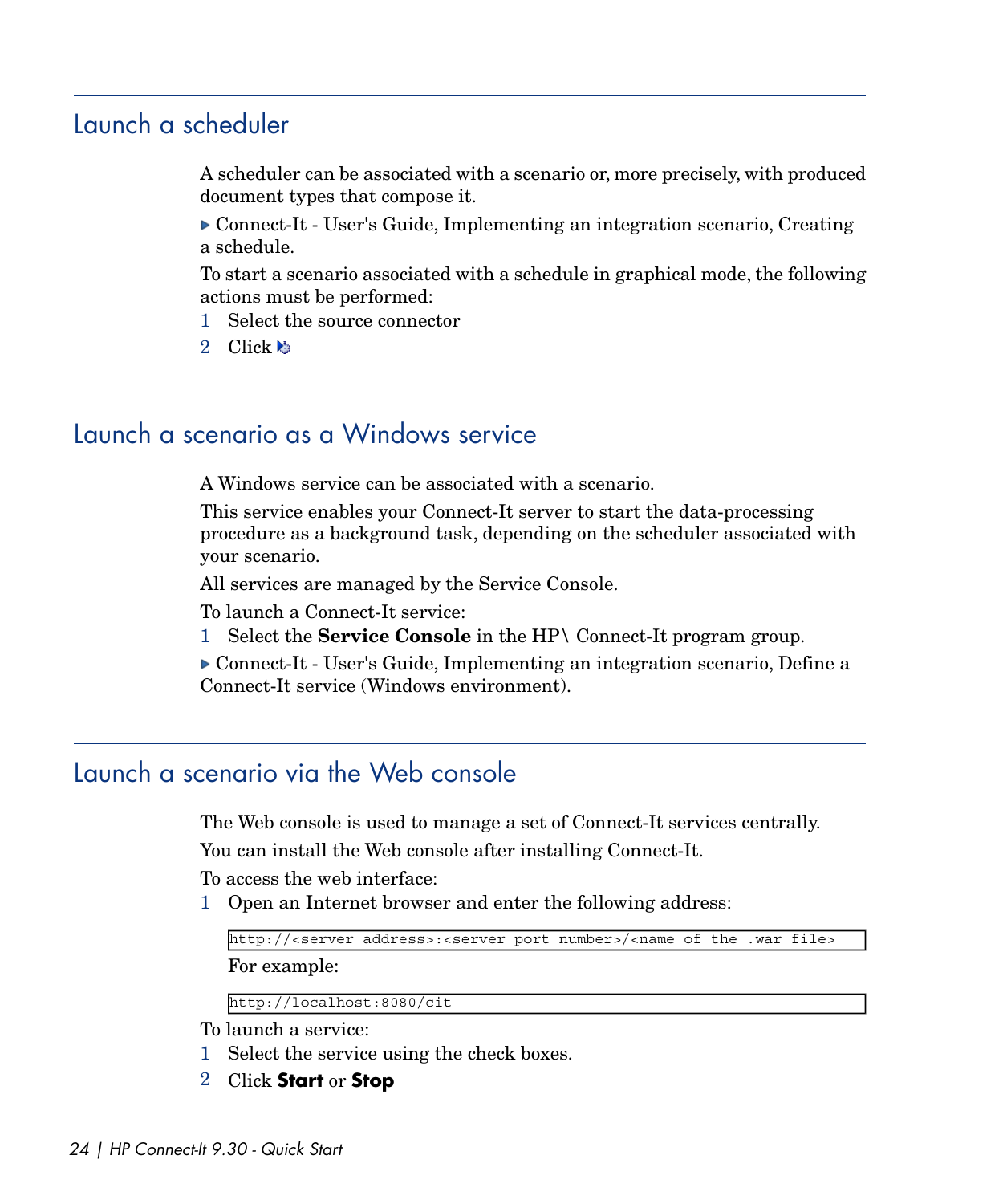Connect-It - User's Guide, Managing an integration scenario, Using Connect-It Web.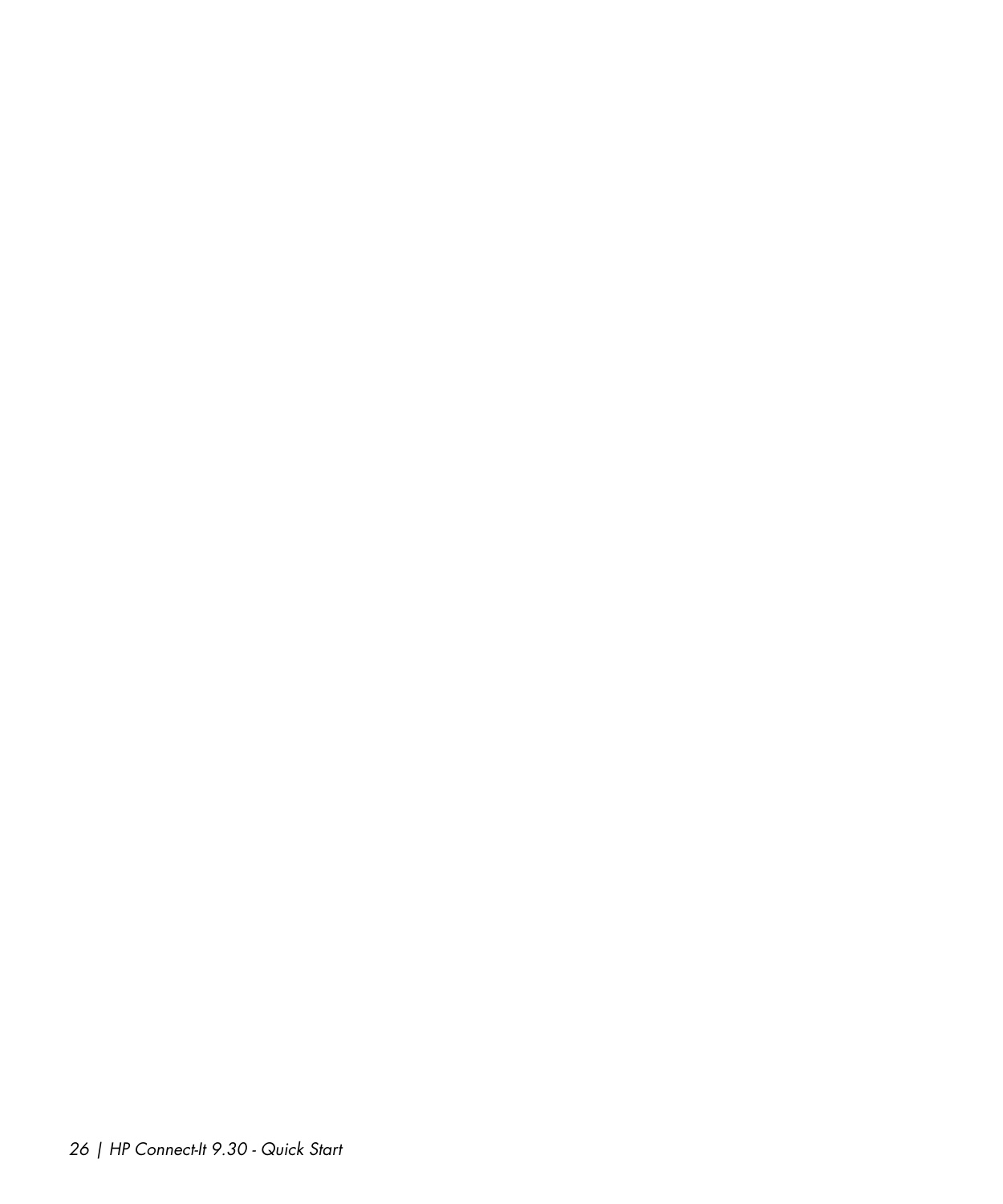# 5 Tracking a scenario

<span id="page-26-1"></span><span id="page-26-0"></span>All data processed by the connectors, including processing information, can be saved to one of Connect-It's log files (application log, document log), or can be stored in the application database.

#### Using logs

Using the Document log enables you to see if any problems occurred while processing the documents produced by a source connector.

The Scenario builder enables you to consult two logs:

- n The Connect-It log
- n The Document log

To activate the logs:

- <sup>1</sup> Select the **Monitors/ Configure monitors** menu item
- <sup>2</sup> On the **Display sessions** tab, select any desired options.

Options let you configure how elements are displayed in the application log.

<sup>3</sup> On the **Session backups** tab, select any desired options.

Options available on this tab are used to filter information that will be saved and to specify the format of the backup (files, database).

We recommend that you only save elements that generated processing errors. Otherwise, the performance of the application may be impacted.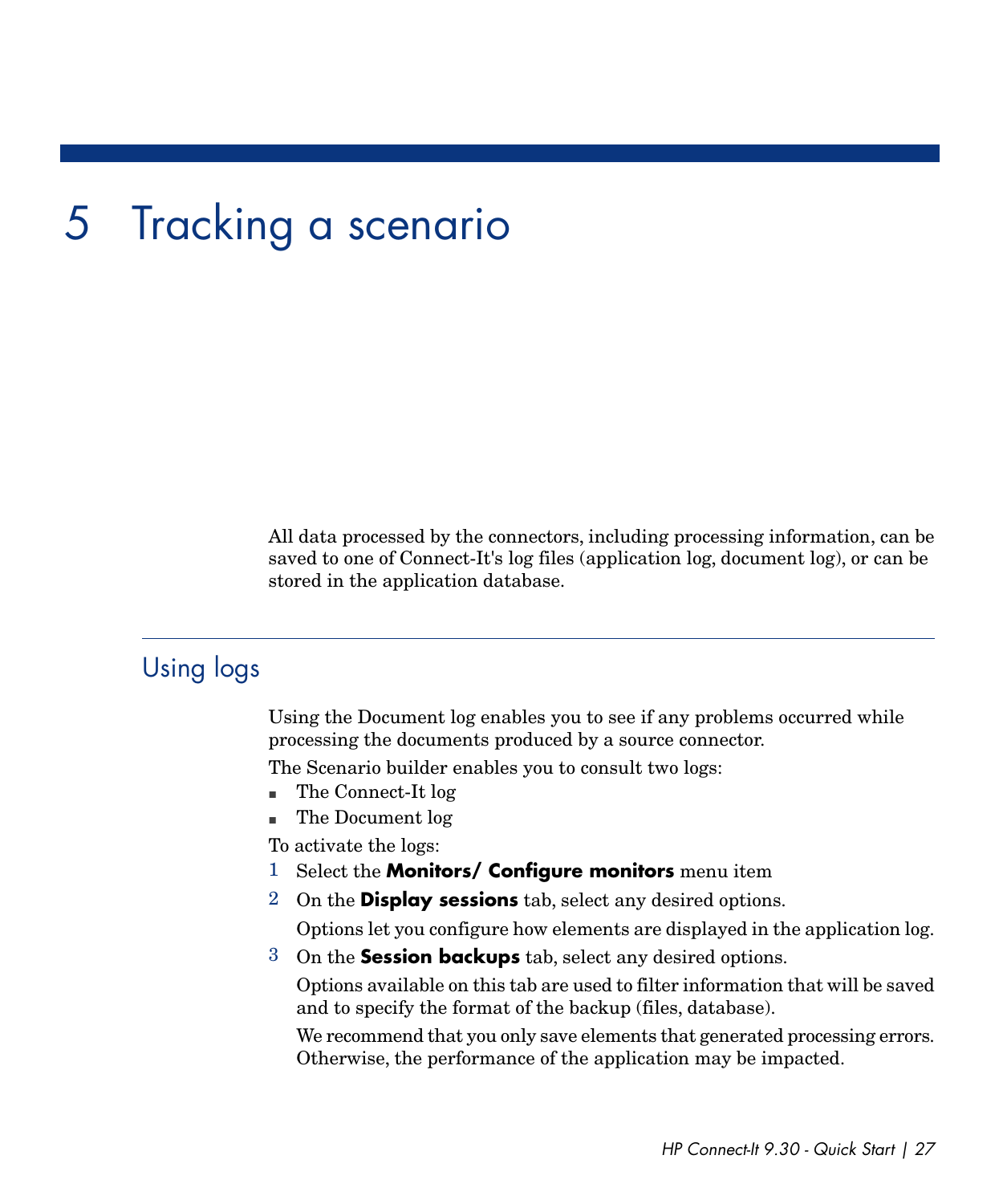<span id="page-27-0"></span> Connect-It - User's Guide, Implementing an integration scenario, Define the supervision monitors.

#### Debug a scenario

Several approaches are possible to improve a scenario before using it in production mode:

- $\blacksquare$  Enabling the Test mode
- Viewing and interpreting Connect-It logs
- saved sessions
- $\blacksquare$  Analyzing the statistics
- **n** Produce in debug mode
- Feedback loop

#### Enabling the Test mode

This lets you choose not to insert data or to perform a rollback if a processing error occurs and if your destination supports transactions. The behavior of the Test mode depends on the connector that is being used. For example, for an XML type connector, the Test mode will stop before data is written.

To test a scenario, click  $\mathbb{R}^2$ .

 Connect-It - User's Guide, Managing an integration scenario, Testing and debugging an integration scenario.

#### Viewing and interpreting Connect-It logs

Logs provide you comprehensive information concerning how documents were processed per each scenario component.

 Connect-It - User's Guide, Managing an integration scenario, Testing and debugging an integration scenario.

#### Saved sessions

A session is a set of information related to a scenario that was processed. It includes:

- $\blacksquare$  Application logs
- <sup>n</sup> Documents filtered by their state and stored in a predefined location (files or database).
- **Processing statistics**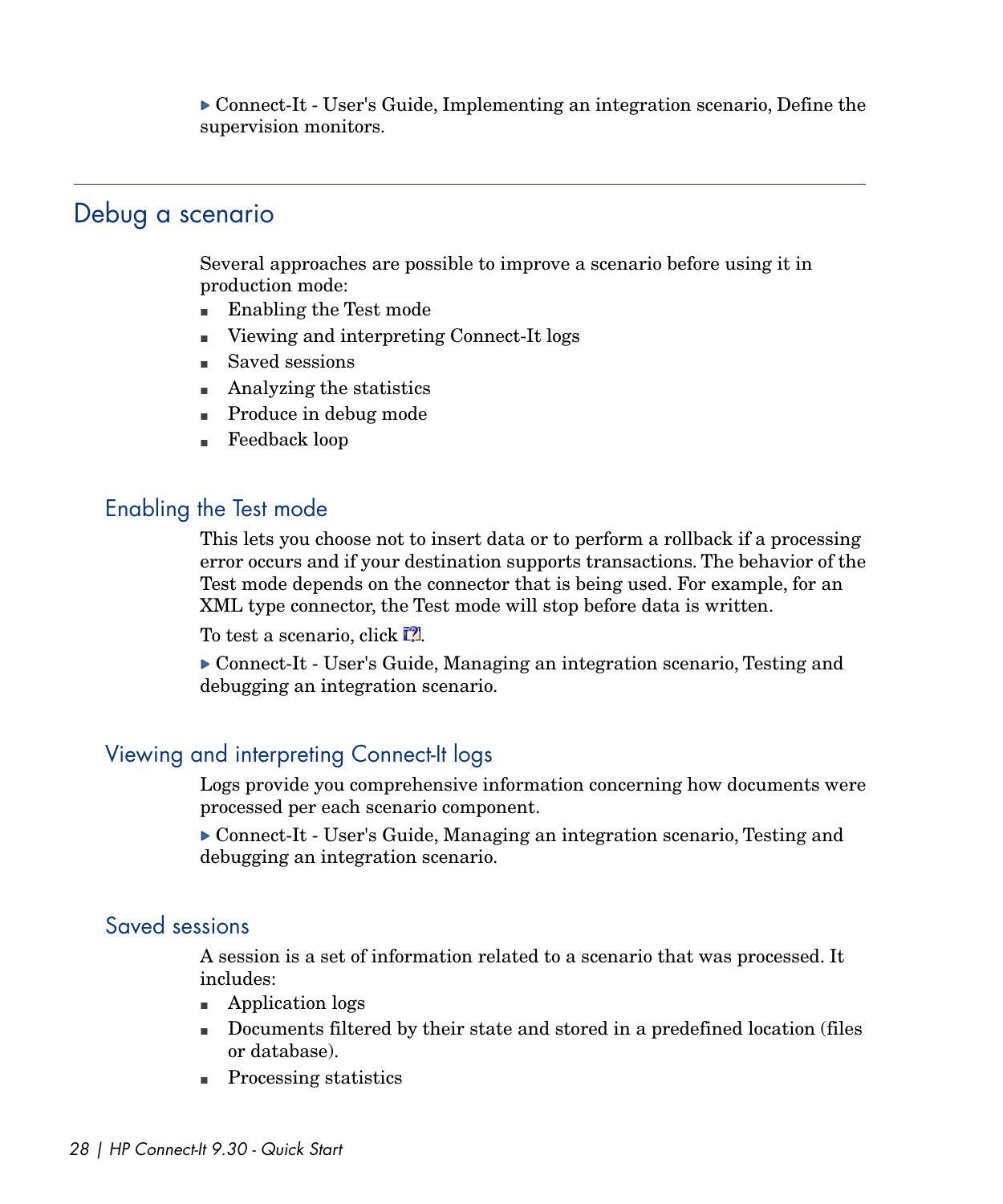Connect-It - User's Guide, Implementing an integration scenario, Define the supervision monitors.

#### **Statistics**

The following statistics are produced:

- <sup>n</sup> Document statistics: Documents produced and documents consumed.
- Time statistics: Length of the session, length of processing by the connector

These statistics highlight the key elements in a scenario (insertion, deletion, or updating of documents).

 Connect-It - User's Guide, Implementing an integration scenario, Define the supervision monitors, Session options.

#### Produce in debug mode

Similar to a debugger used by software developers, you have the option of analyzing each mapping script with the application's debugger during production testing.

The debugger can be used for each mapping script.

| Mapping script:                                           |  | Debug script |   |
|-----------------------------------------------------------|--|--------------|---|
| [AUTO NODE ID]                                            |  |              | ٥ |
| Source for the collection mapping:                        |  |              |   |
|                                                           |  |              |   |
| Create a document or a collection element even if the sou |  |              |   |
| Description:                                              |  |              |   |
|                                                           |  |              |   |
|                                                           |  |              | Q |
|                                                           |  |              |   |

#### Feedback loop

Each connector can produce a processing report for the documents it consumed. You can create a feedback loop via a wizard. This lets you track document processing and implement a proactive error management policy.

 Connect-It - User's Guide, Managing an integration scenario, Testing and debugging an integration scenario, Processing reports.